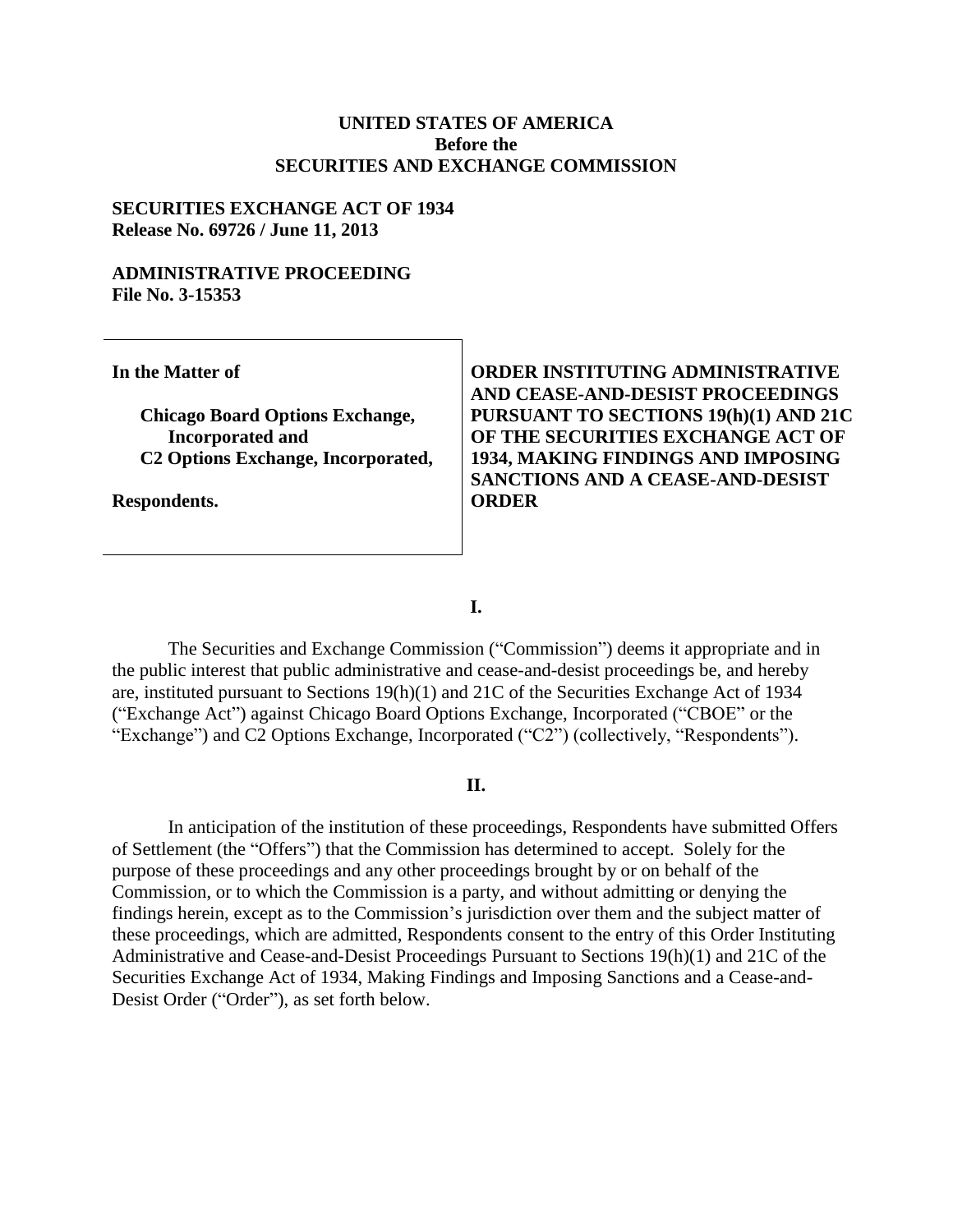#### **III.**

On the basis of this Order and Respondents' Offers, the Commission finds<sup>1</sup> that:

#### **SUMMARY**

Self-regulation is a unique and fundamental component of federal securities regulation in the United States. The principal markets where securities are bought and sold  $-$  the nation's securities exchanges  $-$  are also the principal regulators of the activities of broker-dealers using those markets. With the benefits of operating an exchange come certain regulatory responsibilities. In order to exist as a registered national securities exchange or securities association, an exchange or association must fulfill certain well-established regulatory obligations as a self-regulatory organization ("SRO"). An SRO must comply with, and enforce its members' compliance with, the federal securities laws and rules, as well as its own rules. In this regard, an SRO must conduct surveillance of trading on its exchanges and examine the securities-related operations of its members. An SRO must also file proposed rules and rule changes governing its operations with the Commission. Among other requirements, an SRO's rules must provide for the equitable allocation of reasonable dues, fees and other charges among exchange or association members or other persons using the SRO's facilities and must not be designed to permit unfair discrimination between customers, issuers, brokers or dealers.

In spite of these well-established obligations, an inherent conflict exists within every SRO between the regulation of its members and its business interests, as well as the potential for unfair discrimination among members. The Commission has recognized that unchecked conflicts in the dual role of regulating and serving members can result in under zealous enforcement of rules against members and less robust rulemaking.

> [E]ven where an SRO structure may appear sound, successful selfregulation relies on sufficiently vigorous rule enforcement against members on the part of the SRO. If regulatory staff is disinclined to regulate members, self-regulation will fail. Thus, to be effective, an SRO must be structured in such a way that regulatory staff is unencumbered by inappropriate business pressure.

#### *Concept Release Concerning Self-Regulation*, 69 Fed. Reg. 71256, 71259 (Dec. 8, 2004).

This matter concerns the failure of a self-regulatory organization to police and control this conflict and prevent the advancement of its business interests, and the interests of its member firms, ahead of its regulatory obligations.

The Chicago Board Options Exchange ("CBOE" or the "Exchange") failed to fulfill its fundamental responsibilities as an SRO and exchange. CBOE's failures were not mere oversights or technical violations, but a systemic breakdown in several of its regulatory and

 $\mathbf{1}$ <sup>1</sup> The findings herein are made pursuant to the Respondents' Offers and are not binding on any other person or entity in this or any other proceeding.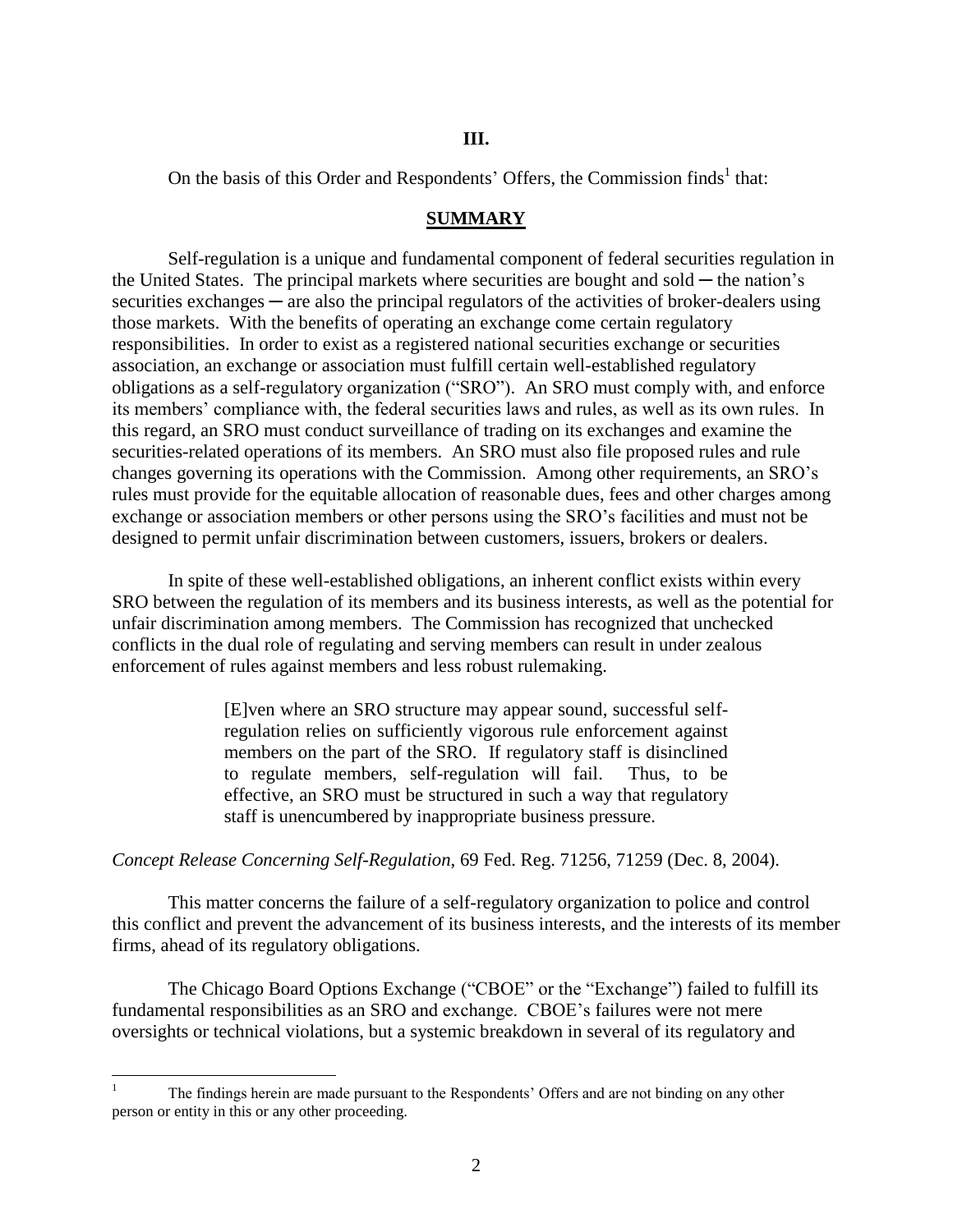compliance responsibilities as an exchange. Not only did it fail to enforce the Commission's rules by not adequately investigating a member firm's compliance with Regulation SHO of the Exchange Act ("Reg. SHO"), CBOE's conduct also interfered with the Commission's Division of Enforcement ("Enforcement Division") staff's Reg. SHO investigation of the same member firm. This conduct was egregious. CBOE assisted that member firm by taking the unprecedented step of providing information for, and edits to, the member firm's Wells submission<sup>2</sup> to the Commission — even more troubling, the information and edits provided by CBOE resulted in the member firm providing the Commission with inaccurate and misleading information. When questioned by Enforcement Division staff about the underlying matter, CBOE failed to disclose that it had assisted the member firm with its Wells submission. CBOE also failed to enforce Reg. SHO because it employed a Reg. SHO surveillance program that failed to detect a single violation, despite numerous red flags that its members engaged in violative conduct.

CBOE's failures cut across all aspects of its regulatory, business and exchange operations. In addition to failing to adequately enforce the Commission's rules, CBOE failed to adequately enforce its own rules, including its firm quote and priority rules, as well as rules governing registration of persons associated with proprietary trading member firms. In addition, by making unauthorized "customer accommodations," rebates, and other credits to certain member firms<sup>3</sup> and not others without an applicable rule in place that was consistent with the applicable statutory standards, CBOE failed to provide for the equitable allocation of fees and other charges and engaged in unfair discrimination between member firms. Furthermore, CBOE and C2 failed to file proposed rule changes or filed proposed rule changes long after, and in some instances years after, certain trading functions had been in effect. Lastly, CBOE failed to promptly furnish complete and accurate business records on a timely basis at Commission staff's request.

As a result of its conduct, CBOE violated Sections  $17(a)$ ,  $19(b)(1)$ , and  $19(g)(1)$  of the Exchange Act, and Rule 17a-1 thereunder, and C2 violated Section 19(b)(1).

In response to the Commission's investigation, CBOE voluntarily entered into a comprehensive program of remediation to address the issues that had weakened its ability to operate as an SRO and undertook several initiatives to improve the Exchange's performance and operations, including changes to its regulatory, compliance, and corporate governance structure.

 $\overline{a}$ 

<sup>2</sup> A Wells submission is a memorandum or video in which a witness in a Commission investigation makes factual, legal or policy arguments in response to a Wells notice from the Commission's Enforcement Division staff in an effort to persuade the Commission not to charge them with federal securities violations. The Wells notice informs the person or entity (1) that the Division of Enforcement is considering recommending or intends to recommend that the Commission file an action or proceeding against them; (2) the potential violations at issue in the recommendation; and (3) that the person or entity may submit arguments or evidence (the "Wells submission") to Enforcement and the Commission regarding the recommendation and evidence.

<sup>3</sup> Member firms of CBOE and CBOE Stock Exchange ("CBSX"), a stock trading facility owned by CBOE and a consortium of financial entities, are now referred to as trading permit holders.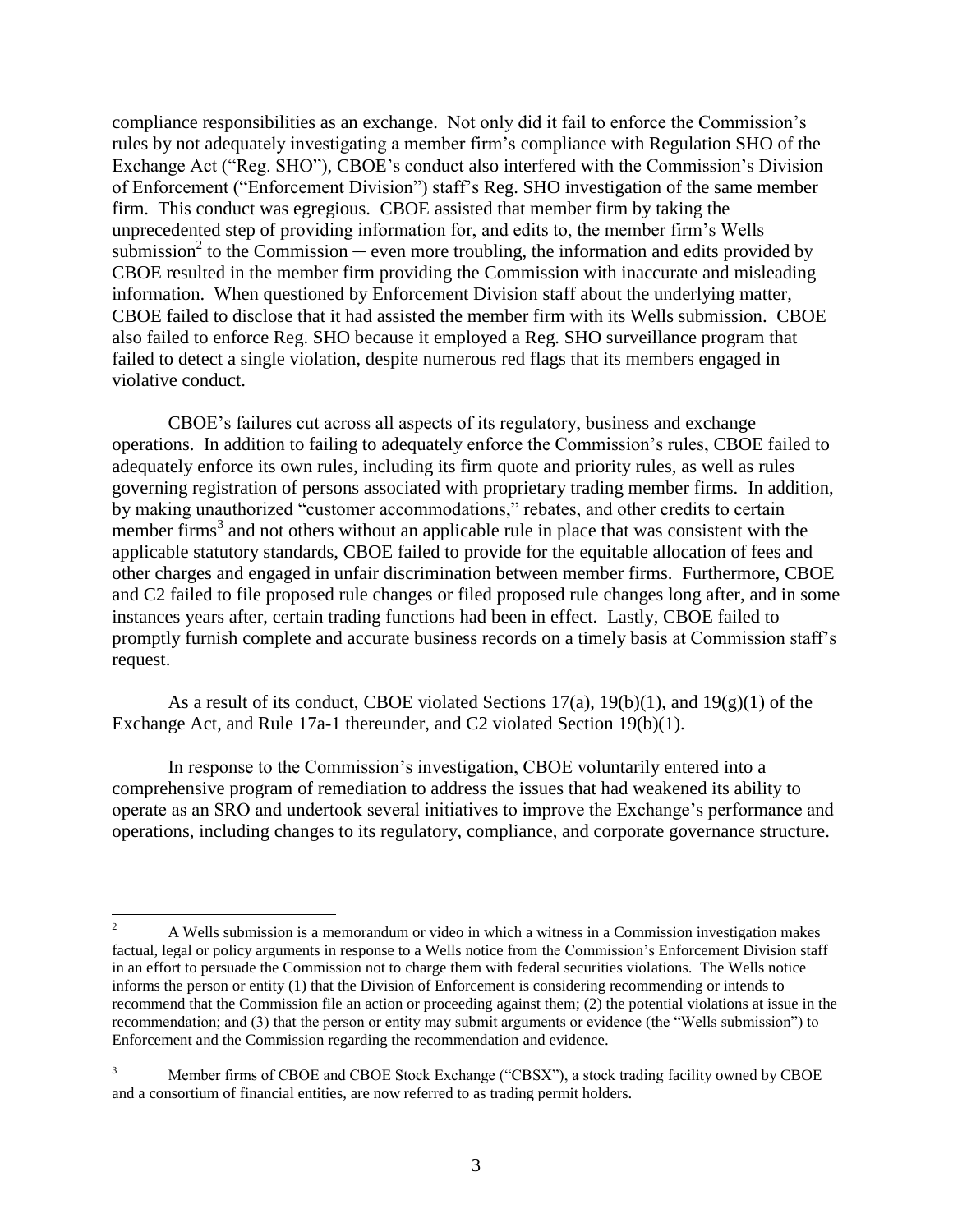### **RESPONDENTS**

1. **Chicago Board Options Exchange, Incorporated ("CBOE")** is a Delaware corporation with its principal place of business in Chicago, Illinois. CBOE is registered with the Commission as a national securities exchange pursuant to Section 6 of the Exchange Act. CBOE provides regulatory services to several other exchanges pursuant to Regulatory Services Agreements. CBOE is a wholly-owned subsidiary of CBOE Holdings, Inc., a publicly-traded company. The Commission previously brought two actions against CBOE for failure to enforce its rules.<sup>4</sup>

2. **C2 Options Exchange, Incorporated ("C2")** is a Delaware corporation with its principal place of business in Chicago, Illinois. C2 is registered with the Commission as a national securities exchange pursuant to Section 6 of the Exchange Act. C2 is a wholly-owned subsidiary of CBOE Holdings, Inc.

# **FACTS**

3. CBOE engaged in conduct that violated laws and rules regulating SROs. Specifically, the Exchange, in several instances: (i) failed to adequately enforce the federal securities laws and regulations and its own rules, (ii) engaged in conduct that interfered with a Commission investigation and failed to timely provide information requested by Commission staff, and (iii) engaged in certain conduct without effective rules in place. Further, C2 also violated the laws and rules regulating SROs by failing to file proposed rule changes until after it had implemented certain trading functions.

### **Failure to Adequately Enforce the Federal Securities Laws, the Commission's Rules and CBOE Rules**

4. Section  $19(g)(1)$  of the Exchange Act requires every exchange to comply with the provisions of the Exchange Act, the rules and regulations thereunder, and its own rules, as well as to enforce compliance by its members with such provision, rules and regulations. CBOE failed to adequately enforce compliance with Reg. SHO and then engaged in unprecedented conduct that interfered with Commission staff's Reg. SHO investigation. In addition, CBOE failed to enforce its own rules in at least three areas: (i) firm quote and priority rules; (ii) registration; and (iii) access to CBSX.

# **CBOE Failed to Adequately Enforce Regulation SHO of the Exchange Act**

5. Rules 204 and 204T of Reg. SHO deal with the requirement to close-out failures to deliver. Rule 204T became effective on September 18, 2008 and Rule 204 became effective on July

 $\overline{a}$ 4 *In the Matter of the Chicago Board Options Exchange, Inc.,* Exchange Act Release No. 26809, 1989 WL 991541 (May 11, 1989) (settled matter) (finding that CBOE failed to enforce its rules); *In the Matter of Certain Activities of Options Exchanges*, Exchange Act Release No. 43268, 2000 WL 1277616 (Sept. 11, 2000) (settled matter) (finding that CBOE failed to enforce its rules).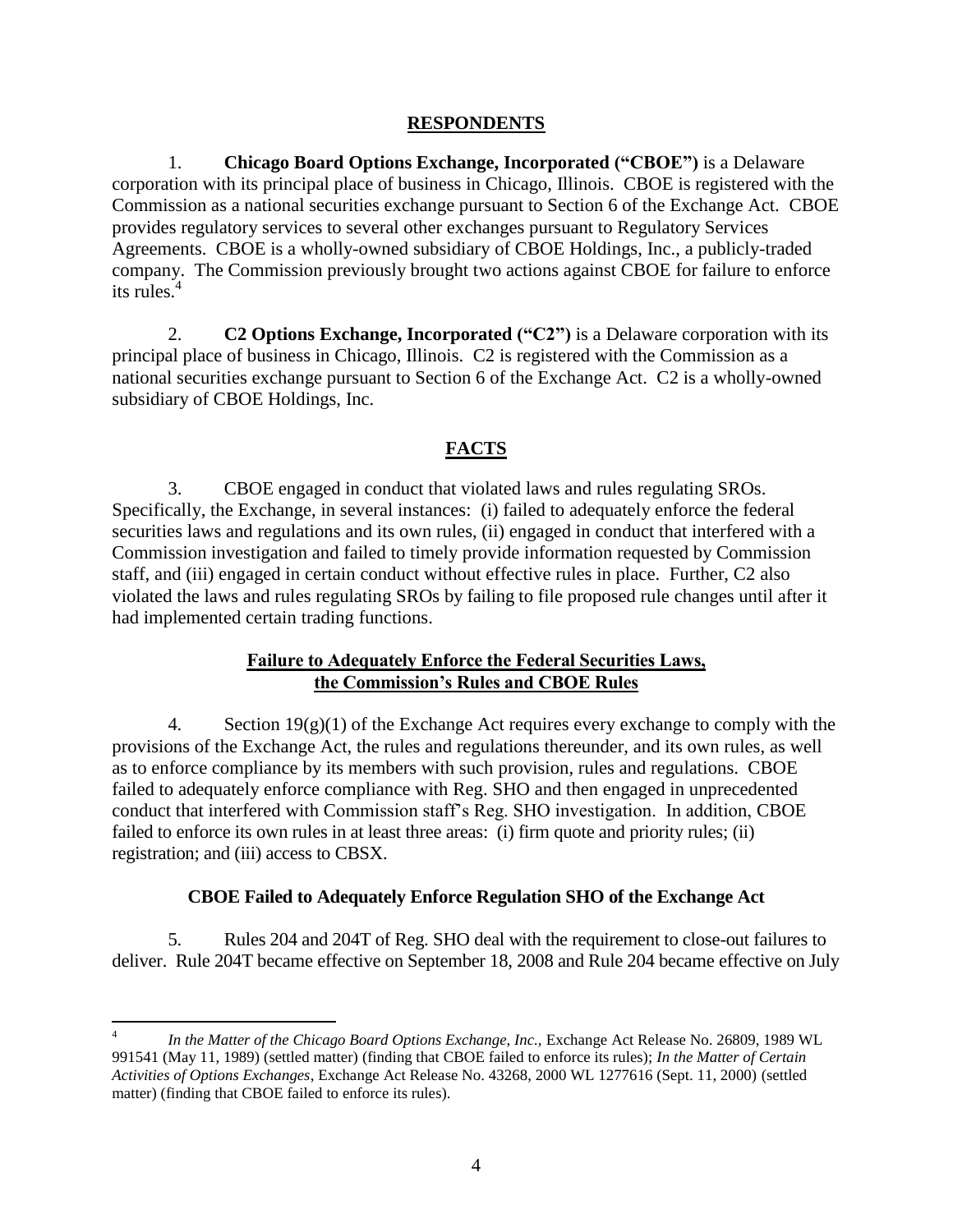31, 2009.<sup>5</sup> Rules 204 and 204T require clearing firms to deliver equity securities to a registered clearing agency when delivery is due; that is, by settlement date, which is generally three days after the trade date ("T+3"). For short sales, if the clearing firm does not deliver securities by  $T+3$  and it has a failure-to-deliver position at the clearing agency, it must purchase or borrow securities of like kind and quantity to close out the failure-to-deliver position by no later than the beginning of regular trading hours on the settlement day following the settlement date ("T+4").

6. In 2008, CBOE moved its surveillance and monitoring of Reg. SHO compliance from the Department of Regulated Entities to the Department of Market Regulation ("DMR").<sup>6</sup> The transfer of responsibilities to DMR adversely affected CBOE's Reg. SHO enforcement program. Since that transfer, CBOE's DMR has not taken action against any firm for violations of Reg. SHO as a result of the Reg. SHO surveillance or complaints from third parties. CBOE failed to adequately enforce Reg. SHO because its staff lacked a fundamental understanding of the rule, it provided no training to regulatory staff, and it failed to follow existing policies and procedures.

# *CBOE's Surveillance Program Failed to Adequately Detect, Investigate and Discipline Reg. SHO Violations*

7. CBOE's DMR developed policies and procedures for its surveillance program to identify and investigate instances in which market participants used options or options strategies to circumvent Reg. SHO Rules 204 and 204T by giving the appearance of having purchased shares to close-out an open failure-to-deliver position while in fact not doing so.

8. These policies and procedures required CBOE to generate an exception report on a quarterly basis and to surveil for trades that fell within certain predetermined parameters (known as "exceptions") for "suspicious scenarios." The procedures then required the investigator assigned to the surveillance to contact the member firms responsible for the exceptions and request certain information. After reviewing the information requested, the investigator was to determine whether the firms were utilizing options to circumvent Reg. SHO's close-out requirements.

9. If, after reviewing all the information supplied by the firms, the investigator determined that there was no circumvention, the investigator would recommend that the inquiry be closed. The procedures required the investigator's supervisor, prior to formally closing the inquiry, to review and approve the investigator's recommendation and case file to ensure accuracy and validate the staff's analysis.

10. These policies and procedures were not followed by CBOE's DMR. For example, in January 2010, CBOE's Reg. SHO surveillance generated 75 exceptions in several securities for one member firm in the third and fourth quarters of 2009. As a result, CBOE sent a letter to the

 $\overline{a}$ <sup>5</sup> Rule 204T, the "temporary" Reg. SHO rule, was made permanent, with some modifications, through the adoption of Rule 204.

<sup>6</sup> DMR was one of several departments within CBOE's Member and Regulatory Services Division. During the same period, the former head of DMR reported to CBOE's Chief Regulatory Officer ("CRO"). The CRO reported to the former head of the Member and Regulatory Services Division, who reported to CBOE's former President and Chief Operating Officer.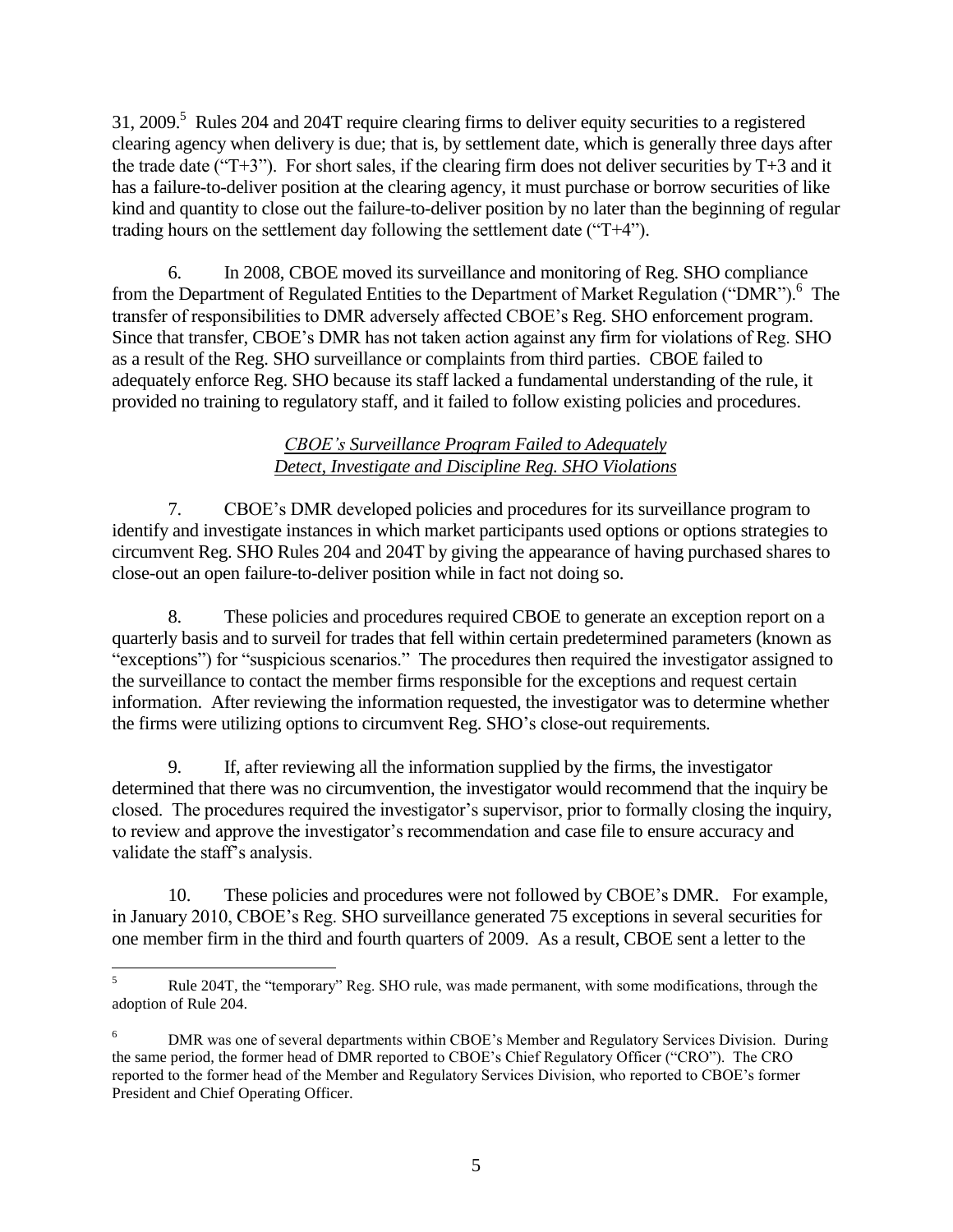member firm requesting additional information concerning those transactions. The member, which was a self-clearing firm, provided documents to CBOE which demonstrated that, for each of the securities involved, the firm had a failure to deliver position for a number of consecutive settlement days, indicating that it was potentially not in compliance with Reg. SHO. However, CBOE staff failed to adequately review, much less understand the import of, this information to determine whether the member firm was in fact attempting to circumvent its close-out obligations. Indeed, this was the first time that staff assigned to the surveillance had seen such information.

11. Instead, CBOE took no action against the member firm as a result of these surveillance exceptions and closed the inquiry merely because the firm had represented to the Exchange that it did not receive any buy-ins for the securities involved. CBOE did nothing to investigate the firm's representation.<sup>7</sup>

12. Accordingly, in December 2010, CBOE sent two "filed without action" letters to the member firm stating that CBOE had completed its inquiry into whether the member firm had violated Reg. SHO Rules 204 and 204T and "determined that no violations of the Securities and Exchange Commission or Exchange rules were apparent with respect to the materials reviewed in conjunction with this inquiry." CBOE sent these letters despite the fact that the materials it purportedly reviewed showed that the member firm had ongoing failures to deliver.

13. Inquiries related to all other firms that had exceptions generated by the Reg. SHO surveillance were handled in a similar manner by CBOE.

14. Moreover, CBOE failed to properly train its investigative staff on short sales and Reg. SHO. For instance, CBOE staff responsible for the Exchange's Reg. SHO surveillance never received any formal training on Reg. SHO, were instructed to read the rules themselves, did not have a basic understanding of what a failure to deliver was, and were unaware of the relationship between failures to deliver and a clearing firm's net short position at the Depository Trust and Clearing Corporation ("DTCC"). 8 In fact, the investigator primarily responsible for monitoring the Reg. SHO surveillance from the third quarter 2009 to the second quarter 2010 had never even read the rule in its entirety, but only briefly perused it.

15. As a result, CBOE's DMR has not taken action against any firm for violations of Reg. SHO as a result of the Reg. SHO surveillance, or complaints from third parties, since the Reg. SHO surveillance went into effect in the third quarter 2009.

 $\overline{a}$ 

<sup>7</sup> CBOE's DMR took the representations of another member firm at face value as well. In that instance, the member firm, a clearing broker, had represented to CBOE in an interview that it had policies and procedures in place to prevent Reg. SHO violations. Based solely on those representations, CBOE updated its Reg. SHO surveillance manual to state that exceptions generated by the market maker clients of this particular member firm would be "disregard[ed]."

<sup>8</sup> Virtually all equities securities trades in the United States are cleared and settled through the National Securities Clearing Corporation (NSCC) and the Depository Trust Company (DTC), clearing agency subsidiaries of the DTCC.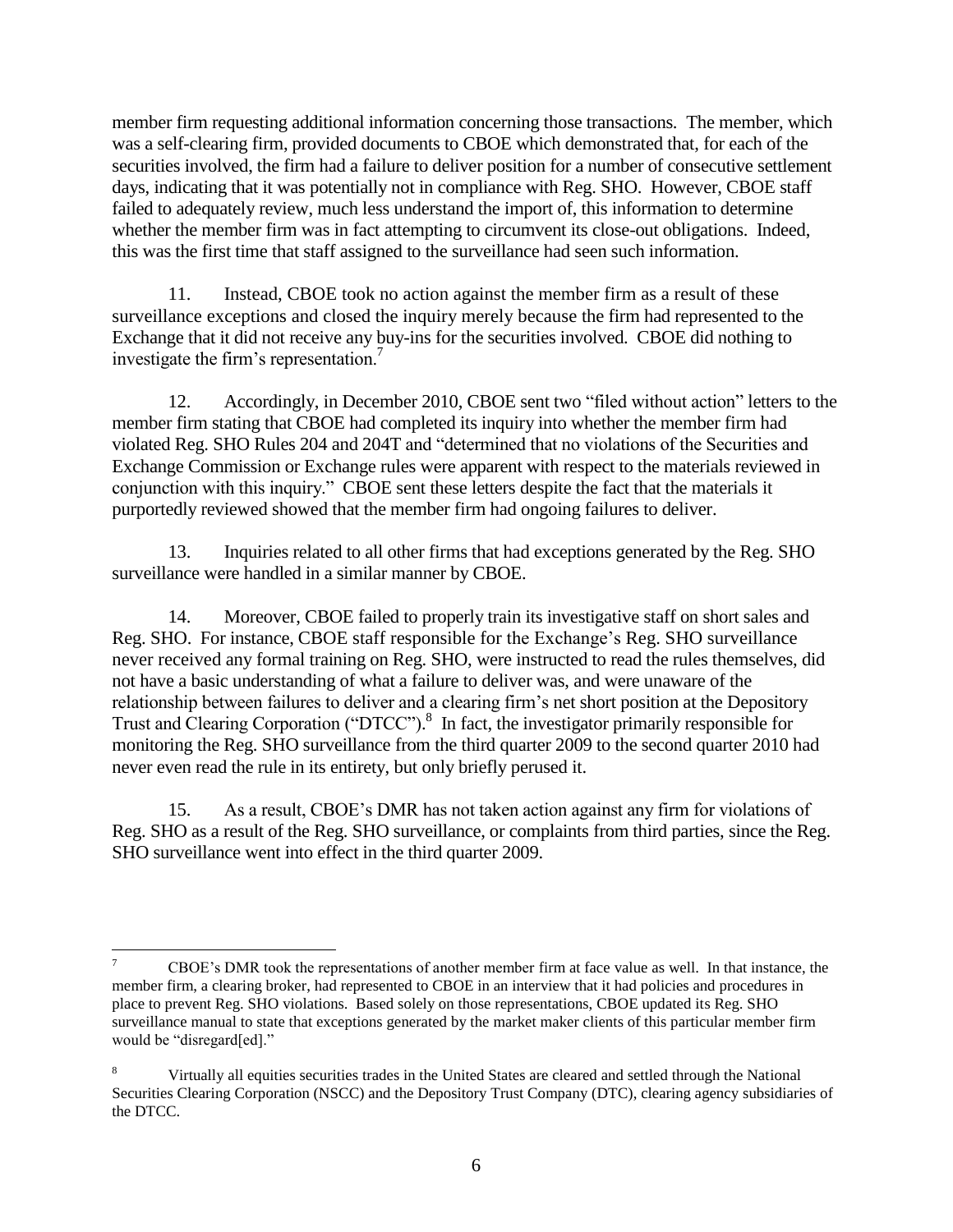# *CBOE Failed to Adequately Investigate Reg. SHO Violations of A Member Firm*

16. In February 2009, CBOE's DMR received a complaint concerning possible short sale violations involving a customer account at the same member firm discussed above and began investigating whether the trading activity violated Rule 204T of Reg. SHO. However, CBOE staff conducting the investigation lacked the most basic understanding of Rule 204T.

17. In particular, CBOE staff assigned to the case did not know what a failure to deliver was, did not know how to determine if a fail existed, and were confused as to whether Reg. SHO applied to a retail customer.

18. As part of its investigation, CBOE staff sought guidance from Commission staff. In doing so, however, CBOE erroneously focused on whether the member firm's customer, as opposed to the member firm itself, was in violation of Reg. SHO and erroneously represented to the Division of Trading and Markets ("Trading and Markets") that there were no failures to deliver associated with the trading at issue. Based on CBOE's representations, Trading and Markets advised CBOE on a call that if there were no failures to deliver, then there was no Reg. SHO violation, and that there was no violation on the part of the customer because customers cannot violate Reg. SHO. Trading and Markets also suggested to CBOE on the call that it consider whether the customer's trading activity was fraudulent.

19. CBOE did not undertake more than a cursory analysis of the trading to determine if it was fraudulent and never considered the applicability of Rule 10b-21 of the Exchange Act, the anti-fraud short-selling rule that was promulgated together with Rule 204T. CBOE staff provided a written memorandum to the Commission's Enforcement Division purporting to analyze the trading and ultimately decided to refer the matter to the Enforcement Division as a formal advisory; however, no referral was made.

20. Because CBOE focused almost exclusively on the customer's activity and wrongly concluded that there were no failures to deliver associated with the trading, it never investigated whether the member firm itself was properly fulfilling its close-out obligations under Reg. SHO. As a result, CBOE formally closed the investigation in September 2009 and only issued the member firm a letter of caution based on a technical deviation from the firm's buy-in procedures.

21. In the course of closing its Reg. SHO investigation, CBOE staff finalized an internal investigative report dated September 23, 2009, purporting to document the reasons CBOE closed the case. However, the information contained in the report was inaccurate in that it erroneously attributed guidance to Trading and Markets that was never given. The report also failed to disclose that Trading and Markets informed CBOE that there was no Reg. SHO violation on the part of the member firm's customer because customers cannot violate Reg. SHO and that Trading and Markets provided no guidance as to whether the member firm itself violated Reg. SHO.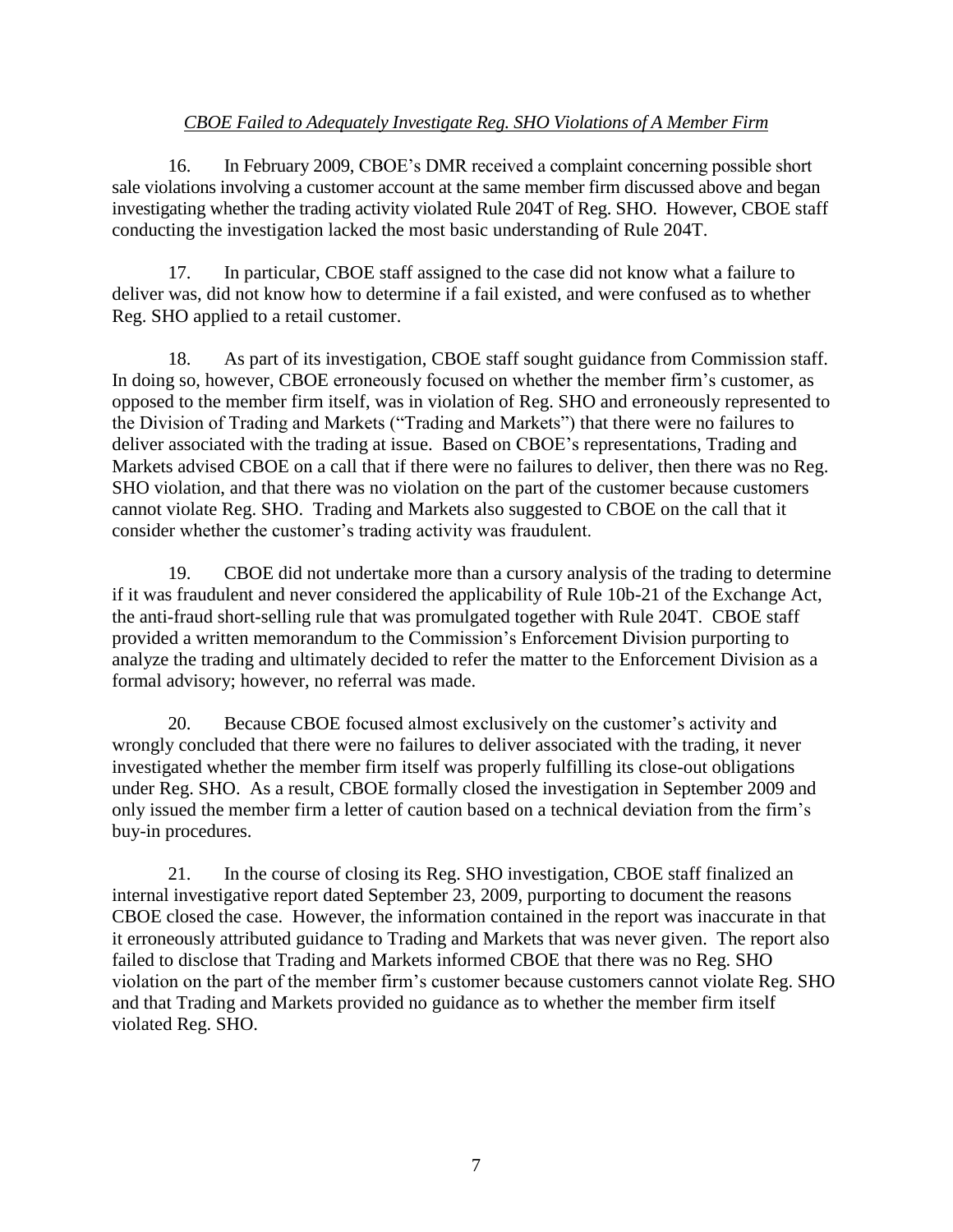# *CBOE Interfered, and Failed to Cooperate, with the Commission Staff's Reg. SHO Investigation*

22. Not only did CBOE fail to adequately detect violations and investigate and discipline one of its members, CBOE also took misguided and unprecedented steps to assist that same member which was under investigation by the Commission's Enforcement Division staff and failed to provide information to Commission staff when requested.

23. Commission staff began investigating one of CBOE's member firms and some of its customers for potential Reg. SHO and fraud violations in December 2009. Commission staff informed the former head of CBOE's DMR of its investigation on February 1, 2010 and requested, among other data, exception data from CBOE's Reg. SHO surveillance for the third and fourth quarter of 2009.

24. CBOE's Chief Regulatory Officer ("CRO") responded in a February 3, 2010 letter that contained factual inaccuracies as to guidance received from Trading and Markets regarding CBOE's earlier Reg. SHO investigation involving the same member firm. Among other things, the letter failed to disclose that Trading and Markets gave no definitive guidance to CBOE as to whether the member firm violated Reg. SHO, based on the information that CBOE provided. Moreover, the letter incorrectly stated that CBOE had "initially been inclined to take formal disciplinary action against [the member firm]" and failed to explain why the trading activity was not referred to the Commission.

25. The letter was drafted by the CRO's supervisor, who was the former head of CBOE's Member and Regulatory Services Division, and was reviewed by the former head of CBOE's DMR who failed to correct the letter's inaccuracies prior to it being sent to Commission staff. Moreover, CBOE did not provide the surveillance exception data for the third and fourth quarters 2009 as requested by Commission staff.

26. A month later, the same member firm requested CBOE's assistance in advocating before Commission staff concerning its investigation. In particular, the member firm asked the head of CBOE's Department of Member Firm Regulation ("DMFR") to get the Commission to "back off" its investigation. This request was discussed internally by senior business executives at CBOE, including its former President and Chief Operating Officer. In fact, the former President and Chief Operating Officer asked DMFR's head to facilitate a conference call with the member firm.

27. As a result, on March 9, 2010, DMFR's head told the member firm that CBOE would discuss the issue internally to determine if there was anything CBOE could do to assist the member firm. Later that day, DMFR's head and a CBOE colleague held a conference call with senior officers at the member firm. The member firm explained that it was the subject of a Commission investigation involving Reg. SHO and asked CBOE to intercede on its behalf and tell the Commission that the trading activity at issue was acceptable. The head of DMFR responded that, in his view, CBOE should not intercede and that the Commission was CBOE's regulator and could conduct an oversight inspection of CBOE. Nonetheless, he told the member firm that it would discuss the issue internally and get back to the member firm.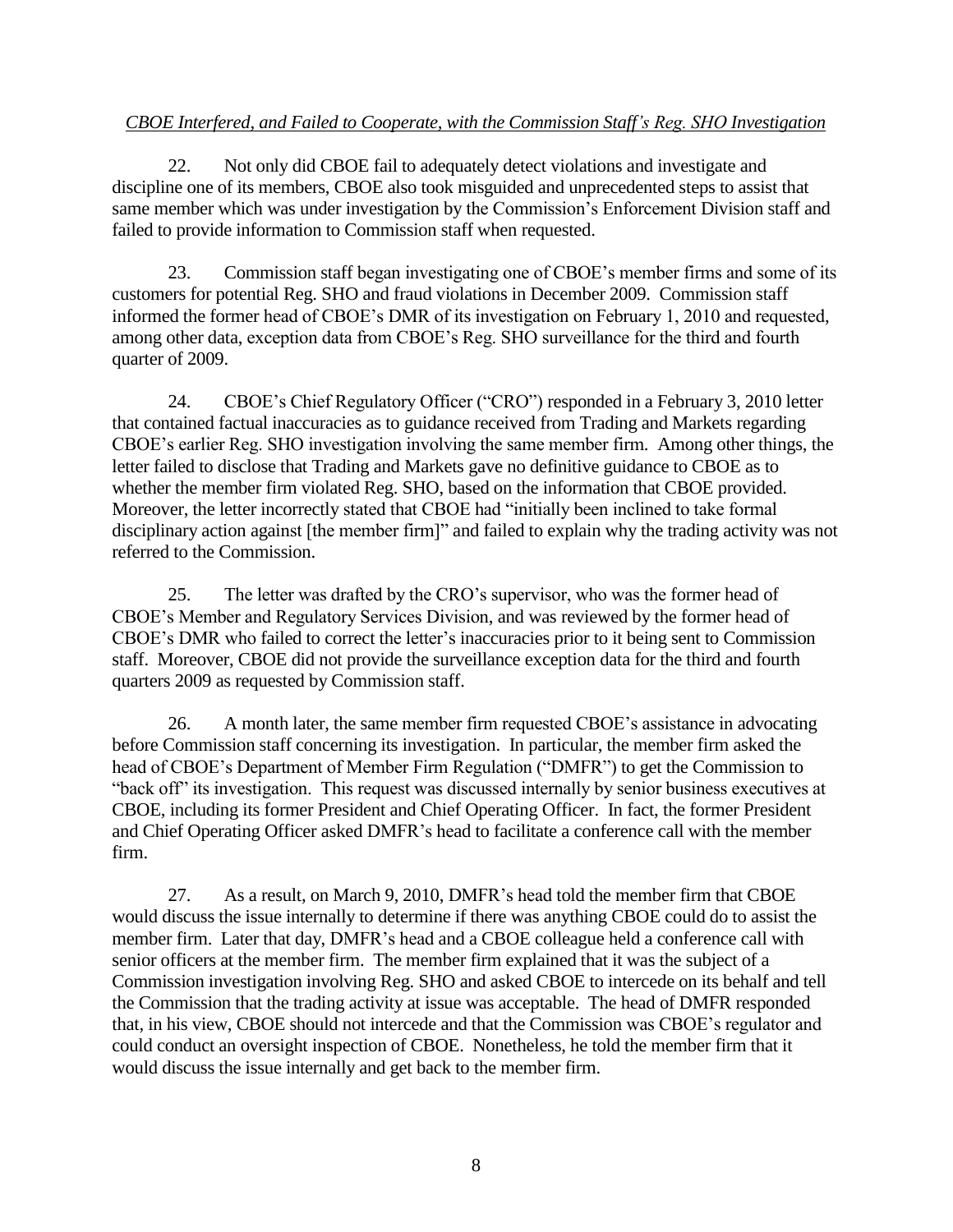28. Ultimately, CBOE declined the member firm's request and informed the member firm that it would not advocate on its behalf with respect to the Commission's investigation. Upon learning of this decision, CBOE's former President and Chief Operating Officer emailed the head of DMFR: "Thanks. Showing that we tried helps. We can't solve everyone's problems. I appreciate it."

29. During this time, CBOE still had not provided the exception data from its Reg. SHO surveillance as requested by Commission staff.

30. In September 2010, the former head of CBOE's Member and Regulatory Services Division proposed that CBOE hold a senior-level meeting with the member firm over concerns that had developed about the relationship between the member firm and CBOE, including the firm's lack of cooperation in CBOE examinations and other related issues. The former head of CBOE's Member and Regulatory Services Division prepared a written summary of those concerns that was emailed to CBOE's former President and Chief Operating Officer on October 26, 2010. CBOE's former President and Chief Operating Officer agreed to set up a meeting with the CEO of the member firm, who was, at the time, also a member of CBOE's Board of Directors and sat on CBOE's Audit Committee, to discuss CBOE's concerns.<sup>9</sup>

31. Two weeks later, in November 2010, CBOE's former President and Chief Operating Officer and the former head of CBOE's Member and Regulatory Services Division met with the member firm's CEO. During the meeting, the Commission's investigation of the member firm was discussed. According to the member firm's CEO, he was informed that it was CBOE's position that the trading activity under investigation was appropriate under Reg.  $SHO$  — which contrasted with the information that CBOE provided to Commission staff both before and after November 2010. The member firm's CEO was also informed that CBOE reached out to Trading and Markets and was told that Trading and Markets agreed with CBOE's view of the trading, information which was not accurate.

32. Shortly thereafter, on December 3, 2010, the member firm's in-house counsel called the former head of CBOE's Member and Regulatory Services Division and requested information that would assist the member firm in responding to the Commission investigation. Specifically, the member firm's in-house counsel explained that the member firm and four of its officers had received Wells notices from Commission staff and that she had become aware that CBOE had communicated with Trading and Markets about the trading. She then requested that the member firm be allowed to look at CBOE's investigative file or be provided a copy of it.

33. On December 6, 2010, the former head of CBOE's Member and Regulatory Services Division told the member firm's in-house counsel that CBOE would not provide a copy of the file, but would provide a summary of events and to the extent that the member firm wanted to include that information in its Wells submission, CBOE would review the submission and respond. He then provided a summary of the events to the member firm's in-house counsel, including inaccurate information about communications CBOE had with Trading and Markets. The former head of CBOE's Member and Regulatory Services Division provided this summary despite

 $\overline{9}$ The member firm's CEO has not been a member of either CBOE's Board or Audit Committee since October 2011.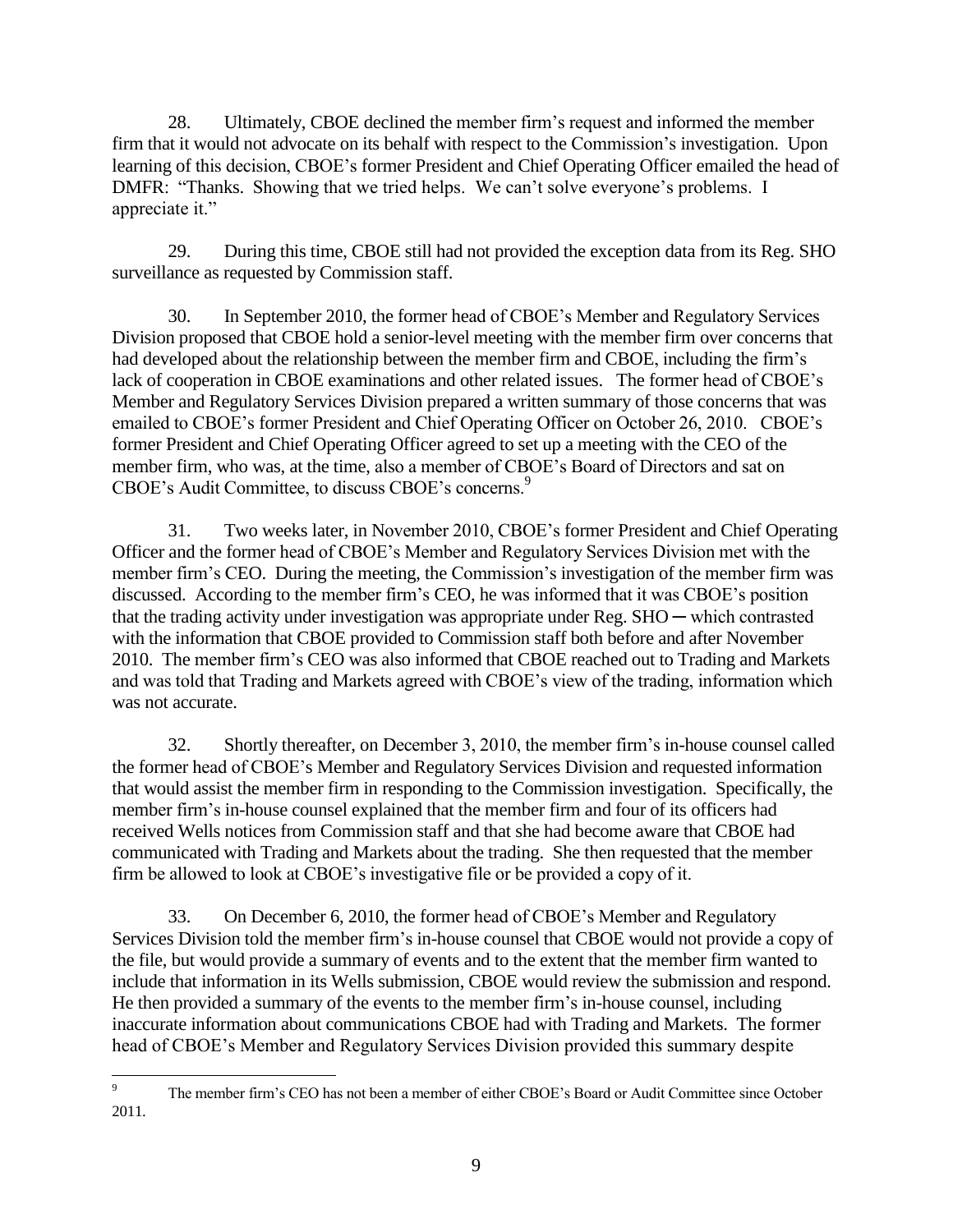knowing that CBOE investigations, and information obtained from other regulators during those investigations, were to be kept confidential.

34. On December 9, 2010, the member firm emailed the former head of CBOE's Member and Regulatory Services Division an excerpt from a draft Wells response it intended to submit in connection with the Commission's Reg. SHO investigation. The member firm asked CBOE to provide "review, modification and insight" into the Wells submission excerpt. The excerpt contained details of CBOE's investigation and CBOE's purported communications with Trading and Markets, and was being used by the member firm for exculpatory purposes. That Wells submission excerpt, however, contained numerous factual inaccuracies, most notably the erroneous description of guidance received from Trading and Markets.

35. The former head of CBOE's Member and Regulatory Services Division edited the excerpt "to clarify the record" and forwarded it for review to senior members of the Regulatory Services Division, including the head of DMFR and the former head of DMR, who participated on CBOE's calls with Trading and Markets. The excerpt, as edited by CBOE, incorrectly stated that Trading and Markets informed CBOE that Trading and Markets did not believe that the member firm violated Reg. SHO. The former head of the Member and Regulatory Services Division then emailed the "redline" edits to the member firm, despite the CRO's recommendation that CBOE not get involved with the member's Wells submission.

36. CBOE's edits failed to correct the excerpt's factual inaccuracies and included the erroneous attribution of guidance to Trading and Markets.

37. After receiving CBOE's edits of the Wells submission, the member firm's in-house counsel thanked CBOE for following up so quickly and said that CBOE "truly has gone above and beyond."

38. The member firm provided its Wells submission to Commission staff on December 12, 2010. It contained language which was substantially similar to the edits that CBOE had provided.

39. At the time of the Wells submission, CBOE still had not provided the exception data from its Reg. SHO surveillance as requested by Commission staff and did not inform Commission staff of the two December 2010 "file without action" letters, discussed in paragraph 12 above, that CBOE had just issued to the member firm. The two letters were discussed for exculpatory purposes and included as exhibits in the member firm's Wells and supplemental Wells submissions to the Commission.

40. After receiving the Wells submission, Commission staff held a conference call in January 2011 with the former heads of the Member and Regulatory Services Division and DMR and the CRO, all of whom were aware that CBOE had provided input to the member firm's Wells submission, as well as CBOE's in-house enforcement counsel. Commission staff asked about various aspects of CBOE's relationship with the member firm and CBOE's Reg. SHO investigation of that member firm, the basis and timing of the two December 2010 "file without action" letters, CBOE's continuing failure to provide staff with the Reg. SHO exception reports, and the statements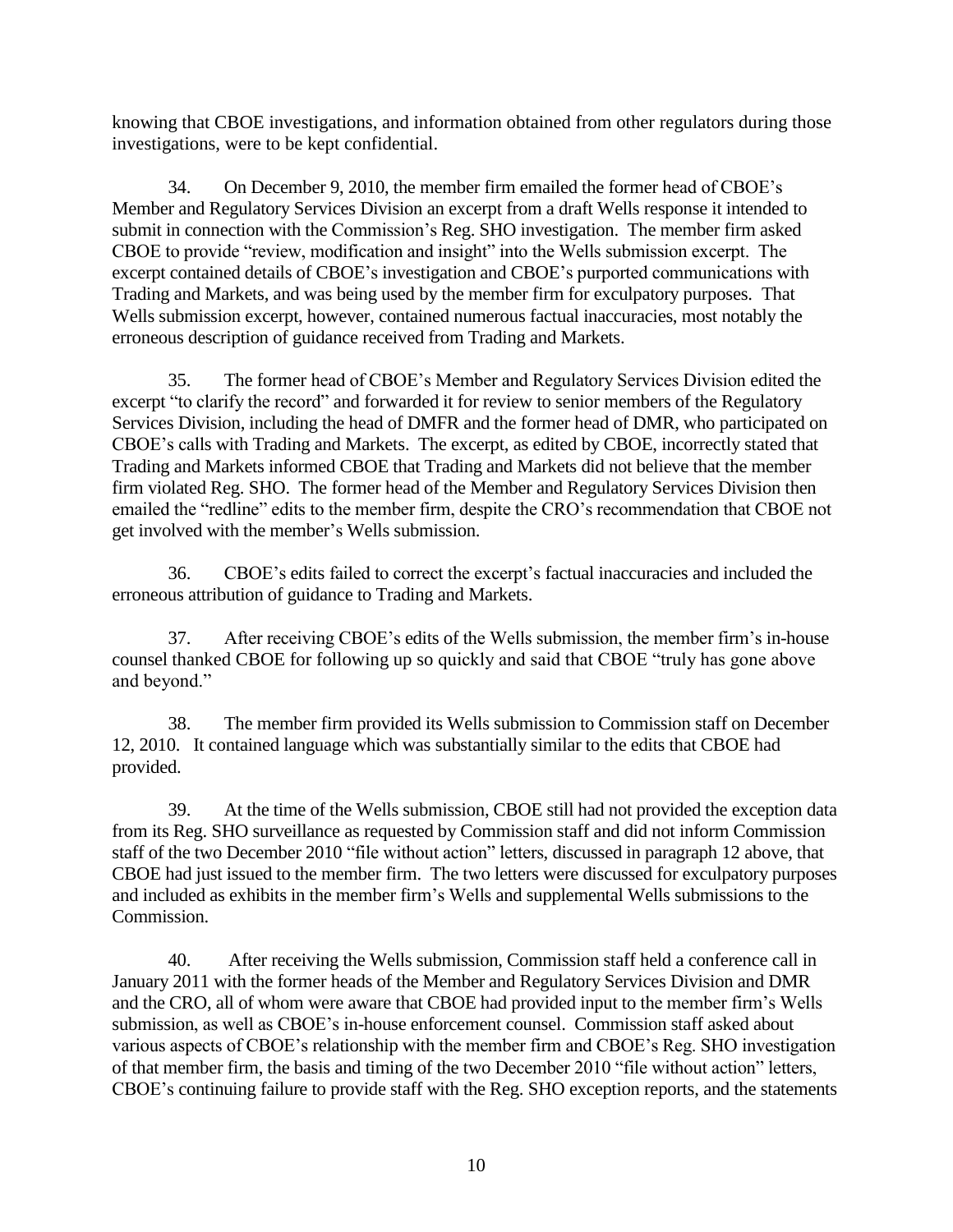in CBOE's February 3, 2010 letter to staff. On the call, CBOE admitted that some of the statements in the February 3, 2010 letter regarding CBOE's communications with Trading and Markets were factually incorrect. At no time during the call did anyone from CBOE disclose the fact that CBOE had reviewed and edited a portion of the member firm's Wells submission.

41. On January 28, 2011, CBOE produced documents in response to a document request by the Commission's Enforcement Division staff. Included in those documents were CBOE's edits to the member firm's Wells submission and related emails. The discovery of those documents was the first time that Commission staff became aware that CBOE had reviewed and edited the Wells submission.

# **CBOE Failed to Adequately Enforce Its Firm Quote and Priority Rules**

42. Since 2003, CBOE has operated a Hybrid Trading System which combines electronic trading and open outcry trading. Unlike options traded electronically (via automatic execution, electronic auction, or automatic routing to another market), options traded in open outcry (where traders on the trading floor call out their orders or use hand signals to negotiate orders) require manual handling by floor traders or Exchange employees on the Exchange floor. For such trades, CBOE uses automated surveillance programs to assess whether floor traders and Exchange employees comply with CBOE's firm quote and priority rules.

43. However, CBOE's automated surveillance programs for manually handled trades were ineffective because (i) the programs were too narrowly focused in that they did not cover a majority of potential rule violations or they excluded numerous order types and order handling scenarios from evaluation, (ii) the programs failed to incorporate necessary information, (iii) CBOE's investigative staff did not have a comprehensive understanding of the logic underlying the automated surveillance programs, and (iv) the procedures manual and requirements documents that CBOE maintained for the automated surveillance programs in the course of conducting its selfregulatory activity were inaccurate and incomplete as they did not include a comprehensive, reliable, or easily accessible description of the underlying surveillance logic.

44. As a result of these deficiencies, a review of CBOE's firm quote investigation files dating back to April 2002 showed that of the 63 firm quote investigation files reviewed, only six were generated from the automated surveillances. The remaining files were complaint driven. In addition, none of the 63 firm quote investigations resulted in any disciplinary actions.

45. In addition, CBOE was unable to promptly furnish Commission staff with complete and accurate records concerning its surveillance logic for its firm quote and priority rule violation automated surveillance programs for manually handled orders and trades.

# **CBOE Failed to Adequately Enforce Its Registration Rules**

46. In 2010, the Commission approved CBOE rule changes governing the registration and qualification of persons associated with proprietary trading firms that were CBOE members. The rules required such associated persons to pass a qualification examination, but authorized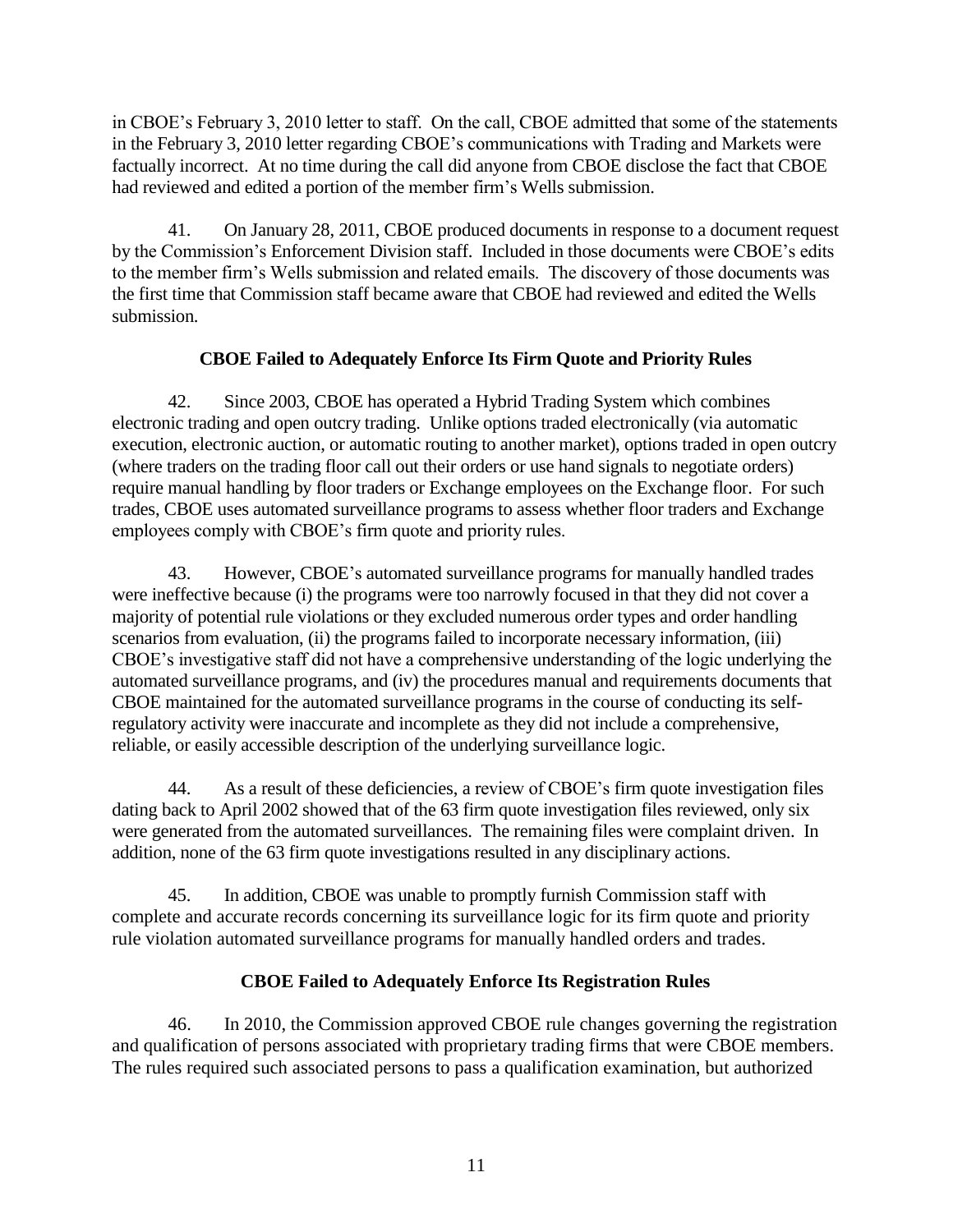CBOE to waive that requirement in exceptional circumstances and for good cause shown. CBOE failed to rigorously enforce this rule.

47. On June 3, 2009, Trading and Markets sent a letter to the exchanges, including CBOE, asking them to ensure that their rules required all associated persons of members to be registered through the Form U4, qualified by passing an appropriate examination, and subject to training and continuing education requirements. Trading and Markets requested that the exchanges file rules to address any gaps in their registration requirements by July 3, 2009.

48. Following lengthy discussions with Commission staff over concerns regarding CBOE's handling of these registration requirements and the submission of several draft rule filings, CBOE filed its proposed rule change on September 10, 2010. The Commission approved the rule change on November 12, 2010. As amended, CBOE's rules required all associated persons of its members engaged in a securities business on CBOE or on its stock trading facility, CBSX, as well as those who supervise those persons, to register with the Exchange, qualify by passing an appropriate examination, and comply with continuing education requirements. CBOE's rules permitted CBOE to waive the examination requirement "in exceptional cases and where good cause is shown" by the applicant. In the course of its business, CBOE maintained registration records concerning persons associated with proprietary trading firms, including records relating to waivers that were requested and granted.

49. The Commission order approving the rule change required: (1) CBOE members to register associated persons by January 11, 2011; (2) CBOE to develop and file the new examination by May 12, 2011; and (3) the associated persons to pass the examination by August 12, 2011. However, CBOE requested extensions to the registration and examination deadlines for associated persons on several occasions.

50. During the summer of 2009, Trading and Markets asked CBOE the number of associated persons that would be implicated by the new requirements. CBOE was unable to answer this question. Trading and Markets later asked CBOE for the number of waivers it had granted. CBOE was also unable to promptly furnish a consistent, accurate, and reliable answer to this question from its records. Indeed, CBOE provided several inconsistent and contradictory responses.

51. Based on the information it was able to provide, CBOE granted a substantial number of waiver requests it had received as of January 31, 2012. For example, for the proprietary trader examination, CBOE granted 2,215 of the 2,801 valid waiver requests. For the proprietary trader compliance officer examination, CBOE granted 118 of the 168 valid waiver requests. For the proprietary trader principal examination, CBOE granted 352 of the 503 valid waiver requests. When granting waiver requests both before and after January 31, 2012, CBOE failed to adequately consider whether the circumstances under which the waivers were granted met the standard in its rule permitting CBOE to grant waivers only in exceptional circumstances where good cause was demonstrated by the applicants. $10$ 

 $10<sup>10</sup>$ These numbers include 496 proprietary trader, 291 proprietary trader principal, and 44 proprietary trader compliance officer waiver requests that CBOE later determined were unnecessary.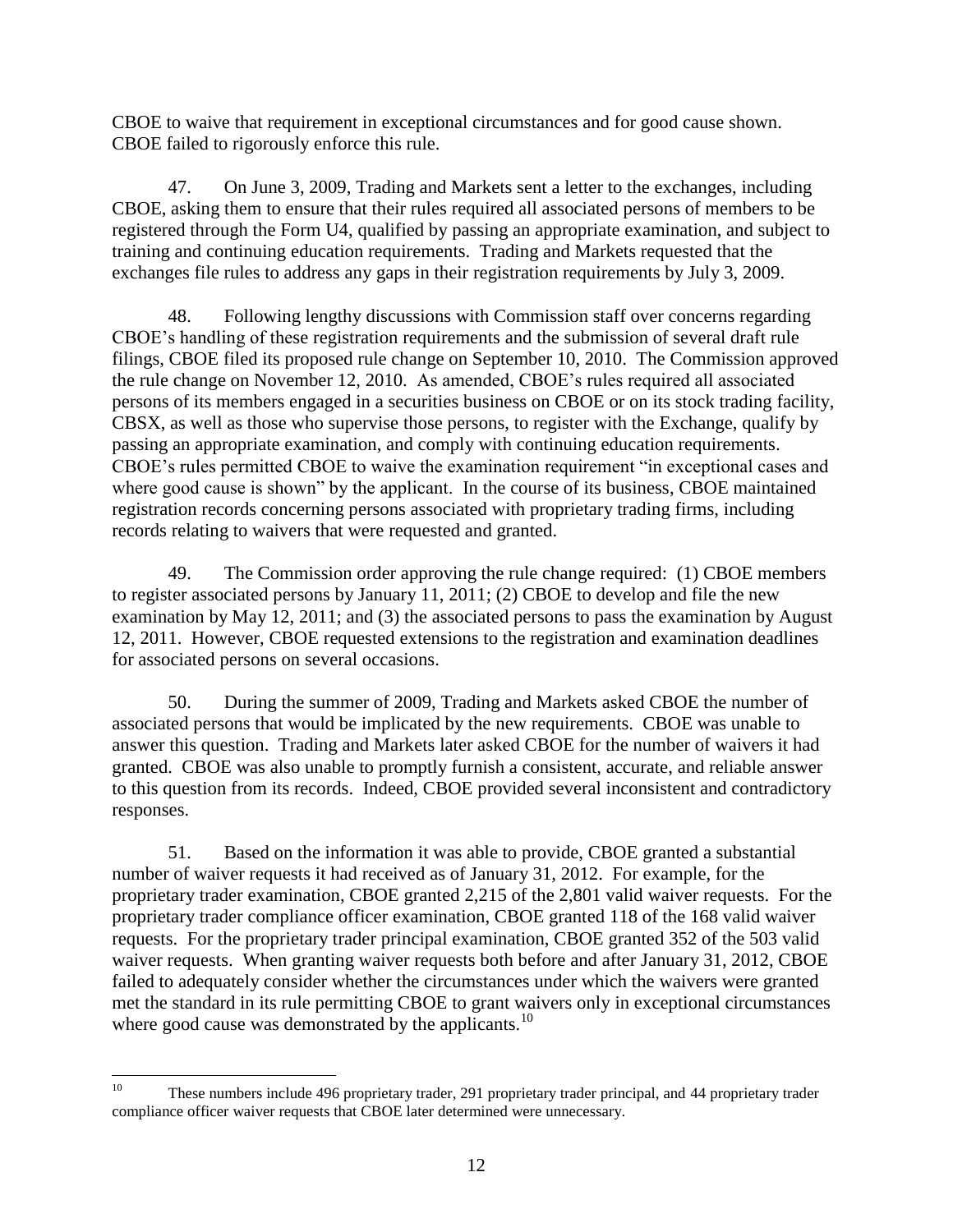52. CBOE's internal procedures were insufficient to ensure that waiver determinations would be made consistent with CBOE Rule 3.6A which permits CBOE to grant waivers only in exceptional cases, where good cause was shown. Moreover, CBOE's records of the reasons for granting or denying waivers were not detailed enough to provide a reliable audit trail of the rationale for CBOE's waiver determinations.

# **CBOE Failed to Adequately Monitor and Surveil CBSX**

53. CBOE failed to adequately monitor and surveil CBSX because CBOE failed to maintain a reliable or accurate audit trail of orders submitted by CBSX members on that exchange facility. Specifically, the audit trail did not capture the identity of those members who CBSX allowed access to its exchange facility when this connectivity was provided through nonmember entities such as service bureaus, but instead aggregated those trades. As a result, CBOE could not reliably and accurately determine which CBSX members were providing access for orders.

54. Because of CBOE's inability to determine who was responsible for granting access to CBSX, CBOE failed to adequately monitor that exchange facility for enforcement, and surveil for potential violations, of the Commission's and the Exchange's rules. For example, CBOE regulatory staff noted that certain surveillance parameters were based on the aggregate data approach used by CBSX for its order audit trail and not on a member-by-member level.

### **Business Interference with a Regulatory Matter**

55. CBOE's Regulatory Services Division is responsible for enforcing the federal securities laws and regulations and CBOE rules. Until recently, CBOE had no formal policies separating its Regulatory Services Division from its business side, which was responsible for CBOE's income generation. In fact, until recently, CBOE's Chief Regulatory Officer reported up to a senior business executive. As a result, the line between business and regulation became blurred.

56. An example of that potential for blurred boundaries occurred in late 2009, when, as part of its routine portfolio margining examination of the same member firm which was subject to the Reg. SHO investigation above, CBOE's DMFR began asking questions about a particular portfolio margin account which had a significant amount of trading activity.

57. The member firm informed CBOE that the account was not a proprietary trading account, but an account of an affiliate that de-registered as a broker-dealer, but continued its trading activities as a portfolio margin customer of the firm.

58. DMFR continued to investigate the trading activities of the affiliate and later informed the member firm in June 2010 that it believed the affiliate was functioning as a dealer and thus needed to be registered. Subsequently, in July 2010, the affiliate filed an application for registration with the Commission and was granted conditional approval. For its Commission registration to become effective, the affiliate was required to be a member of FINRA or an exchange.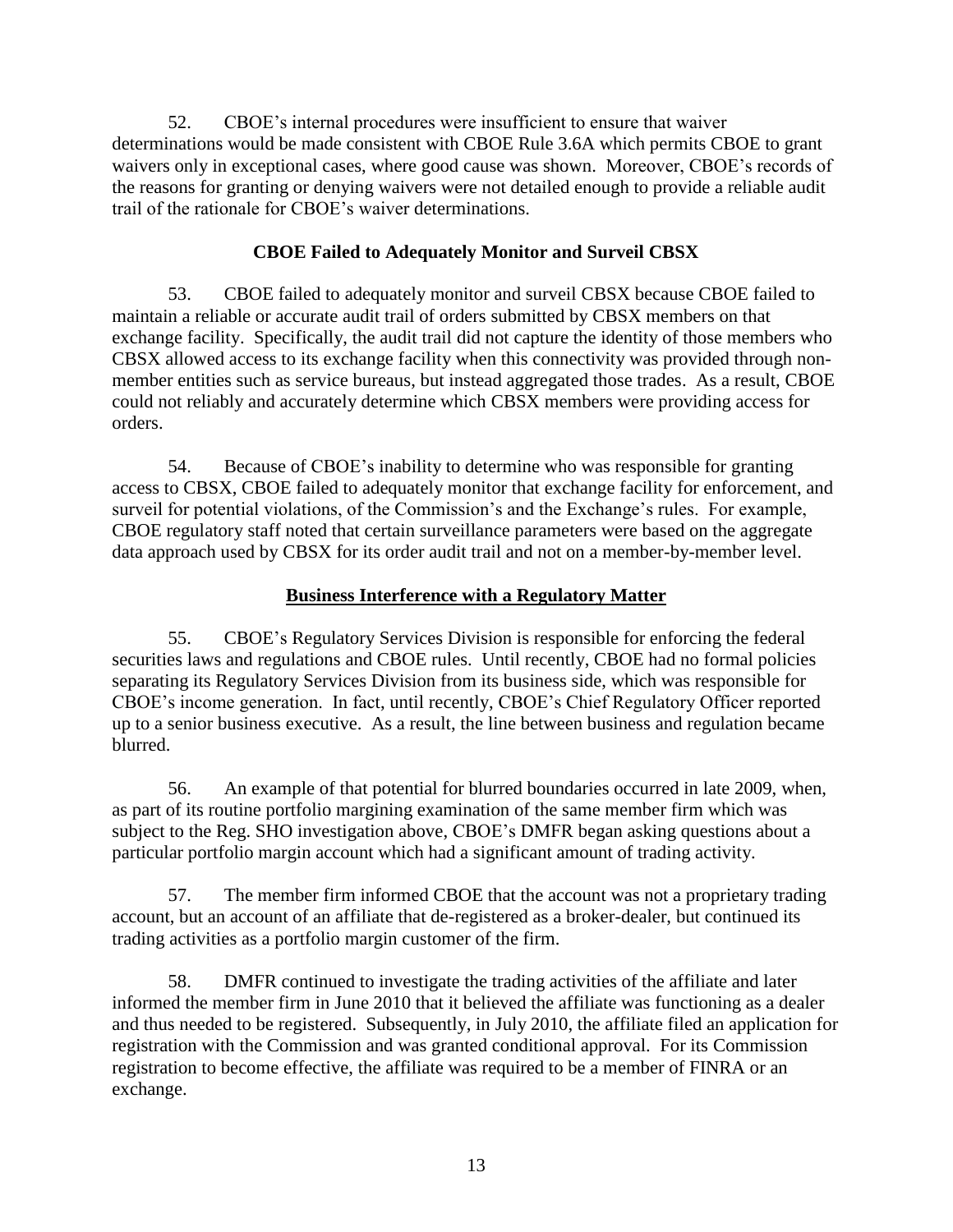59. As of early October 2010, the affiliate had yet to become a member of FINRA or an exchange. As a result of the affiliate's delay, the DMFR planned to issue the member firm a CBOE Wells notice for operating a non-registered dealer.

60. When informed of this development by the former head of Member and Regulatory Services, who oversaw the DMFR, CBOE's former President and Chief Operating Officer asked that the Wells notice not be issued until after an upcoming meeting with the member firm's CEO, who, at the time, sat on CBOE's Board and its Audit Committee. The purpose of that meeting, as described above, was to review the firm's conduct and regulatory compliance.

61. Shortly after the meeting, the affiliate of the member firm completed its registration as a dealer. CBOE issued no Wells notice either to the member firm or to the affiliate concerning the registration issue.

### **Failure to File Rules**

62. Section  $19(b)(1)$  of the Exchange Act requires every exchange to file proposed rules or rule changes (collectively "proposed rule changes") with the Commission and for the Commission to publish notice of the proposed rule changes and to give interested persons an opportunity to submit written data, views, and arguments. Section 19(b)(1) further provides that "[n]o proposed rule change shall take effect unless approved by the Commission or otherwise permitted in accordance with the provisions of this subsection."

#### **Financial Accommodations to Only Certain Members**

63. In 2008, the Commission's Office of Compliance Inspections and Examinations ("OCIE") conducted a special inspection of CBOE's billing and collection practices. The inspection staff learned that CBOE lacked written policies and procedures that were sufficiently defined to deter intentional or inadvertent discriminatory billing and collection practices and suggested that its fee functions would benefit from greater management oversight.

64. In response, CBOE developed and implemented written policies and procedures concerning its billing and collection process which it provided to OCIE on November 10, 2008. According to CBOE, its procedures were designed to (1) better ensure that all fees were uniformly assessed and collected in accordance with Exchange rules; (2) reduce unnecessary discretion regarding disputes, adjustments, credits, past due balances and sanctions; and (3) provide better regulatory oversight of these functions to facilitate compliance and deter disparate or discriminatory treatment.

65. Despite these new procedures, CBOE made several financial accommodations to certain members, and not to others, that were not authorized by existing rules. $11$  These

 $11$ <sup>11</sup> Pursuant to Sections 6(b)(4) and (5) of the Exchange Act, national securities exchange rules must "provide for the equitable allocation of reasonable dues, fees, and other charges among its members and issuers and other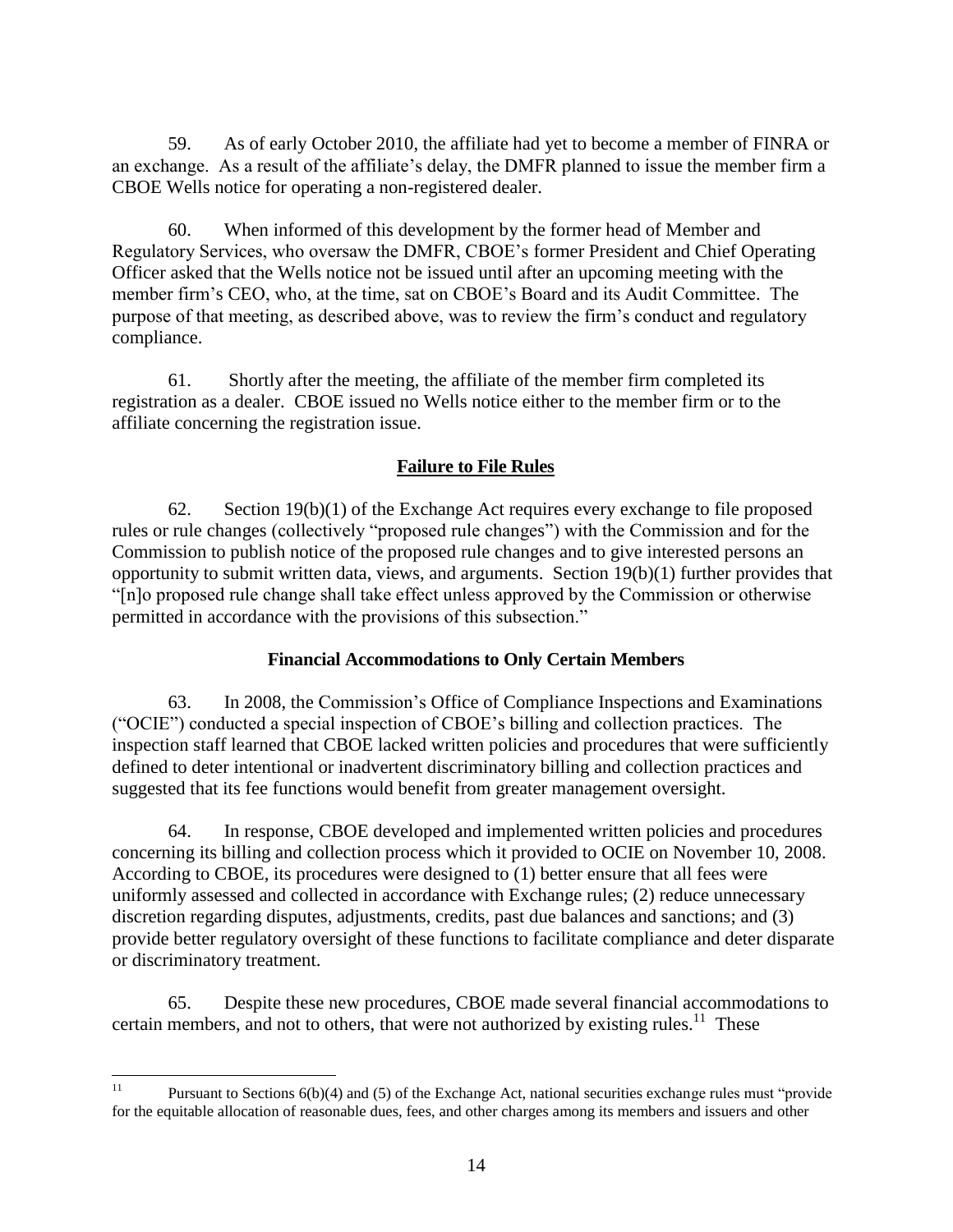accommodations were not offered to all member firms. The accommodations were made for business reasons and were authorized by senior CBOE business executives who lacked an understanding of CBOE's legal obligations as a self-regulatory organization.

66. After Commission staff expressed concern regarding CBOE's accommodation to the same member firm which was subject to the Reg. SHO investigation above, CBOE discovered and self-reported additional instances of financial accommodations to certain members, as described below. As part of that internal review, CBOE hired outside counsel to investigate such practices and discontinued these practices where not authorized by rule.

# *Payments to a Member Firm for the Firm's Own Preference Errors*

67. In 2008, CBOE introduced a new routing system which allowed member firms to direct (or "preference") their orders to preferred market makers by identifying their preference on each order. Under the old routing system, firms could preference their orders, but did not have to identify their preferences on each order because the orders would default to a table which would look up the firms' preferences and add them to the orders. CBOE issued a circular introducing the new routing system that stated that orders under the new routing system bypassed the old routing system and that the routing parameters for the old system no longer applied.

68. In 2009, a member firm asked CBOE about lower-than-expected payments for order flow. CBOE determined that the firm had not been identifying preferred market makers on its orders under the new routing system. Because the firm did not indicate its preferences on its orders, control of any marketing fee/pool dollars was given to the designated primary market maker and not to the firm. As a result, approximately \$2.8 million in marketing fee/pool dollars was paid to the designated market maker during the July 2008 through March 2009 time period, instead of the member firm.

69. The member firm claimed it was unaware of the new procedures. Although CBOE took the position that the firm was on notice, CBOE nonetheless agreed to "reimburse" the firm up to \$1.2 million (over seven monthly payments) in return for the firm increasing its order flow for each of those months. CBOE ultimately made five payments to the member firm totaling \$857,000. These payments were not made pursuant to any rule. CBOE did not offer similar accommodations to other firms. Senior business executives at CBOE were responsible for the agreement.

70. One of the senior executives who approved the payments at one point asked a CBOE analyst whether the Exchange could apply some of the collected funds to the member firm as if the firm had gone through the preferencing table, similar to what was done in another matter. The analyst responded that although she could figure out how to manually override the data, she "would feel very uncomfortable doing so." She explained that the other matter was done "because of a discovered error. In this case, even if it was not clearly stated, it wouldn't be technically fixing an error. In addition, I could not do this override for all firms, and if we did it

persons using its facilities" and that are "not designed to permit unfair discrimination between customers, issuers, brokers, or dealers."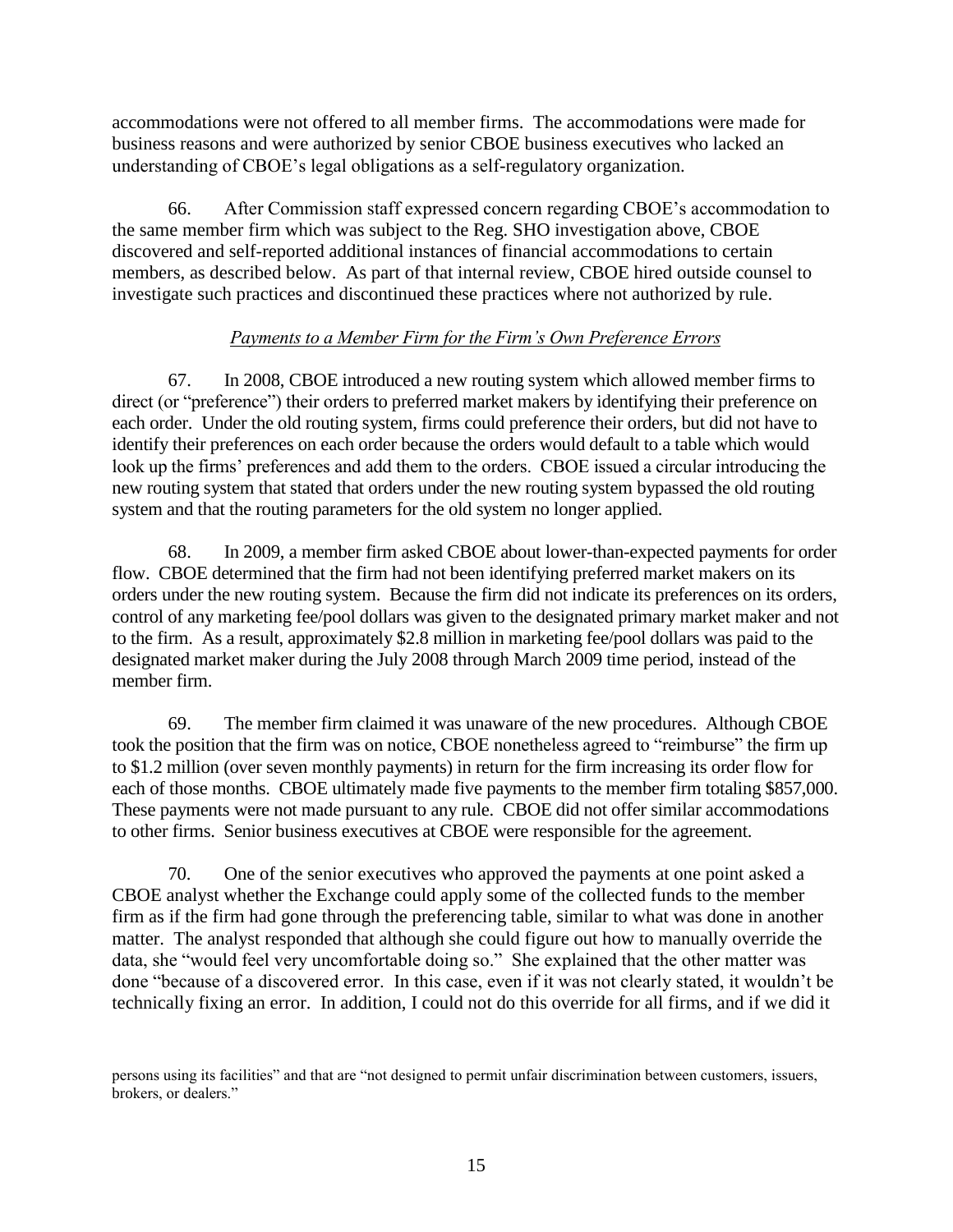for the member firm [which requested the accommodation] [I] suspect that the SEC, if they ever audit my process, would say that we were playing favorites."

# *CBOE and CBSX Use of Error Accounts*

71. CBOE maintained error accounts at two brokerage firms through which the Exchange conducted trades to compensate member firms for errors as well as to make "accommodation payments." CBSX also maintained an error account at one of the brokerage firms.

72. To fix an error or to make an accommodation payment through the error accounts, CBOE's execution services department would write trade tickets into one of the error accounts. The counterparty would do the same. CBOE had no rules in place permitting these actions.

73. Between September 2006 and October 2011, approximately 2,800 transactions were processed through CBOE error accounts for a net loss to CBOE of approximately \$496,000. For the period May 2007 through September 2011, approximately 1,100 transactions were processed through the CBSX error account for a net gain to CBSX of approximately \$131,000.

74. While it is unclear what percentage of the transactions in the error accounts were bona fide errors and what percentage were accommodation payments (*i.e.,* non-bona fide errors), there were no rules in place which permitted the use of the error accounts and the error accounts were used to compensate certain member firms for non-bona fide errors.

75. Senior management at CBOE knew about the error accounts and how they operated. The process for resolving the errors was well documented and subject to internal controls.

76. Beginning in mid-2009, information relating to trades in the error accounts was sent to CBOE's DMR, which questioned whether certain of the trades were appropriate. However, no action was taken.

# *Direct Accommodation Payments and Credits*

77. CBOE also made direct accommodation payments or gave credits to member firms. The accommodation payments generally arose when certain members complained about mistakes they made in designating their orders, resulting in higher fees. The accommodations were usually a percentage of the difference between the fees charged and the lower fees had the correct designations been made. Accommodations between \$2,000 and \$25,000 were approved by the Vice-President of Market Operations. Accommodations greater than \$25,000 were approved by the Chief Financial Officer.

78. Many of the accommodation payments were documented by CBOE's Finance Department in "Non-Standard Transaction" memos. The memos disclosed that CBOE had made at least \$1.6 million in accommodation payments. Examples of these accommodation payments include the following: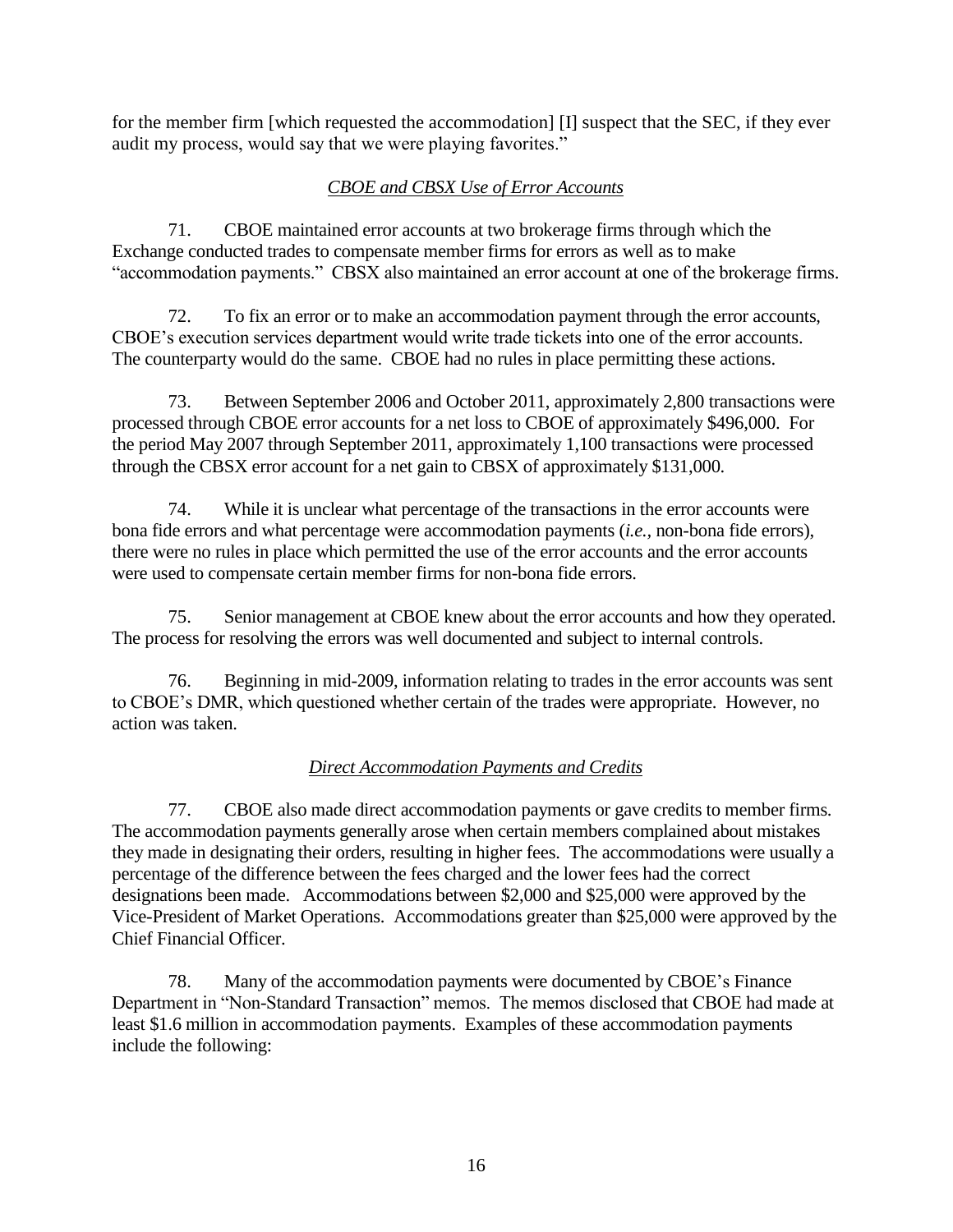- a. A \$240,000 payment to a member firm because it had placed orders with CBOE and then, without canceling them, proceeded to fill the orders at other exchanges;
- b. A \$100,000 rebate as a "one time show of good faith" to a member firm because of an issue with the member firm's back-office systems which forced it to send orders as a non-member, resulting in higher transaction fees; and
- c. A \$43,496 payment to the same member firm that was subject to the Reg. SHO investigation above that had sent orders, on behalf of one of its affiliates, to CBOE's Automated Improvement Mechanism, a price improvement auction offered by the Exchange. The payment reimbursed the member firm for the difference between the higher transaction fees it paid as a broker-dealer and the transaction fees paid for member firm proprietary orders.

79. CBOE had no rules in place governing these accommodation payments and, as a result, the payments were not offered to all member firms.

# *Spread Order Accommodation Payments*

80. In 2001, a member firm wanted to use CBOE's software that allowed spread orders to be sent electronically for paired execution, but would only do so if it was guaranteed the National Best Bid and Offer ("NBBO") for both legs of the trade. Although there was no rule that required the NBBO for each leg of a spread trade, the member firm was able to secure NBBO agreements with several designated primary market makers.

81. In 2006, the member firm closed down its presence on CBOE floor. By this time, many of the designated primary market makers had also changed. At the firm's request, CBOE assumed the agreements and continued to guarantee NBBO on both legs of spread trades.

82. Once CBOE began assisting the firm, CBOE would ensure the NBBO by executing a trade at the NBBO with the member firm in CBOE's error account whenever there was a non-NBBO fill. CBOE would essentially buy the option from the member firm at the old (non-NBBO) price and resell it to the member firm at the new (NBBO) price.

83. The original non-NBBO transaction was reported on the consolidated tape. The error account trade, however, was not reflected on the tape. CBOE had no rules in place permitting the activity.

# **Implementing Trading Functions and Features Without Appropriate Rules**

84. On several other occasions, CBOE and C2 changed or implemented new exchange functionality without first obtaining approval, or effectiveness, of a proposed rule change. For example: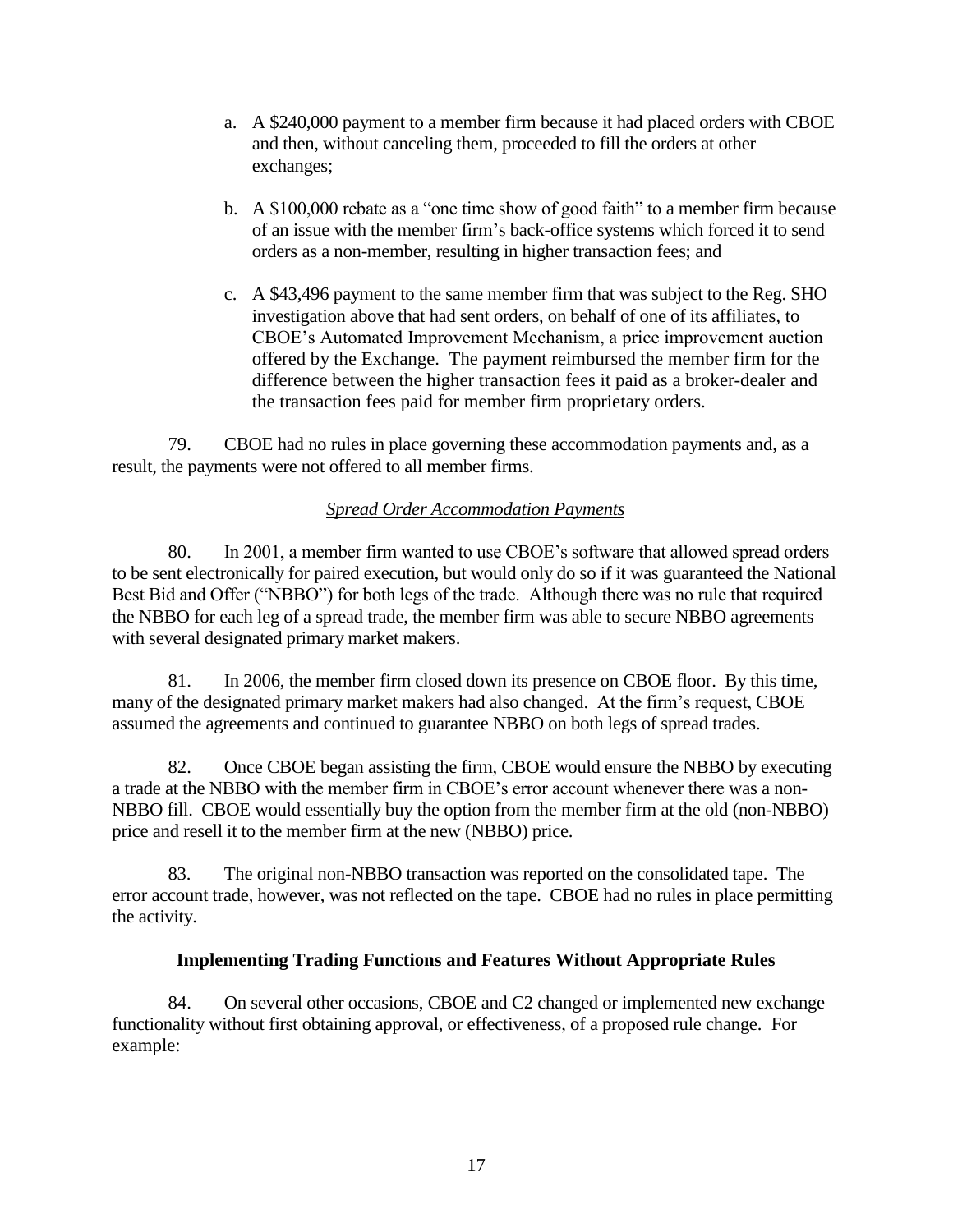- a. CBOE activated percentage distance price check parameters on July 28, 2006 and C2 activated similar parameters on July 25, 2011. However, the exchanges did not submit proposed rule change filings that would authorize the new functionality until August 26, 2011.
- b. C2 operated a quote risk monitor mechanism<sup>12</sup> without a rule since it began operations as a national securities exchange in October 2010. C2 did not file a proposed rule change that would authorize the quote risk monitor mechanism until November 7, 2011.
- c. On February 16, 2009 and July 25, 2011, CBOE and C2, respectively activated auction features which automatically auctioned marketable complex orders that were a specified number of ticks away from the current market. However, the Exchanges did not file proposed rule changes that would authorize this feature until December 6, 2011.

85. In addition, on a number of occasions, CBSX, allowed persons not authorized by rule to submit and execute orders on its exchange, including orders (i) conducted by a terminated member, (ii) where no authorized member could be identified, (iii) conducted by CBOE members who were not authorized to trade on CBSX, and (iv) by an unauthorized sponsored user.

86. CBSX employees also traded directly on the CBSX to resolve positions in the error accounts. This trading was done with no rule in place and little oversight.<sup>13</sup>

# **Failure to Maintain Books and Records**

87. Section  $17(a)(1)$  of the Exchange Act requires every exchange to make and keep for prescribed periods, and to furnish the Commission with a copy of, such records as the Commission, by rule, prescribes as necessary or appropriate in the public interest, for the protection of investors, or in furtherance of the purposes of the Exchange Act. Rule 17a-1(a) requires exchanges to keep and preserve at least one copy of all documents, including all correspondence, memoranda, papers, books, notices, accounts, and other such records as shall be made or received by it in the course of its business as such and in the conduct of its selfregulatory activity. Rule 17a-1(c) requires exchanges to promptly furnish these records to the Commission upon request. The requirement that exchanges keep and furnish records to the Commission includes the requirement that any accompanying explanation of those records be complete and accurate.<sup>14</sup>

 $12$ <sup>12</sup> A quote risk monitor mechanism allows market makers to establish parameters in the system to cancel their electronic quotes in all series of an option class until the market maker refreshes those electronic quotes.

<sup>13</sup> <sup>13</sup> After Commission staff began its investigation of CBOE, CBOE and, where applicable, CBSX, discontinued these practices, self-reported them, and hired outside counsel to further investigate these activities.

<sup>&</sup>lt;sup>14</sup> *In the Matter of American Stock Exchange LLC*, Exchange Act Release No. 55507, 2007 WL 858743, at \*10 (Mar. 22, 2007).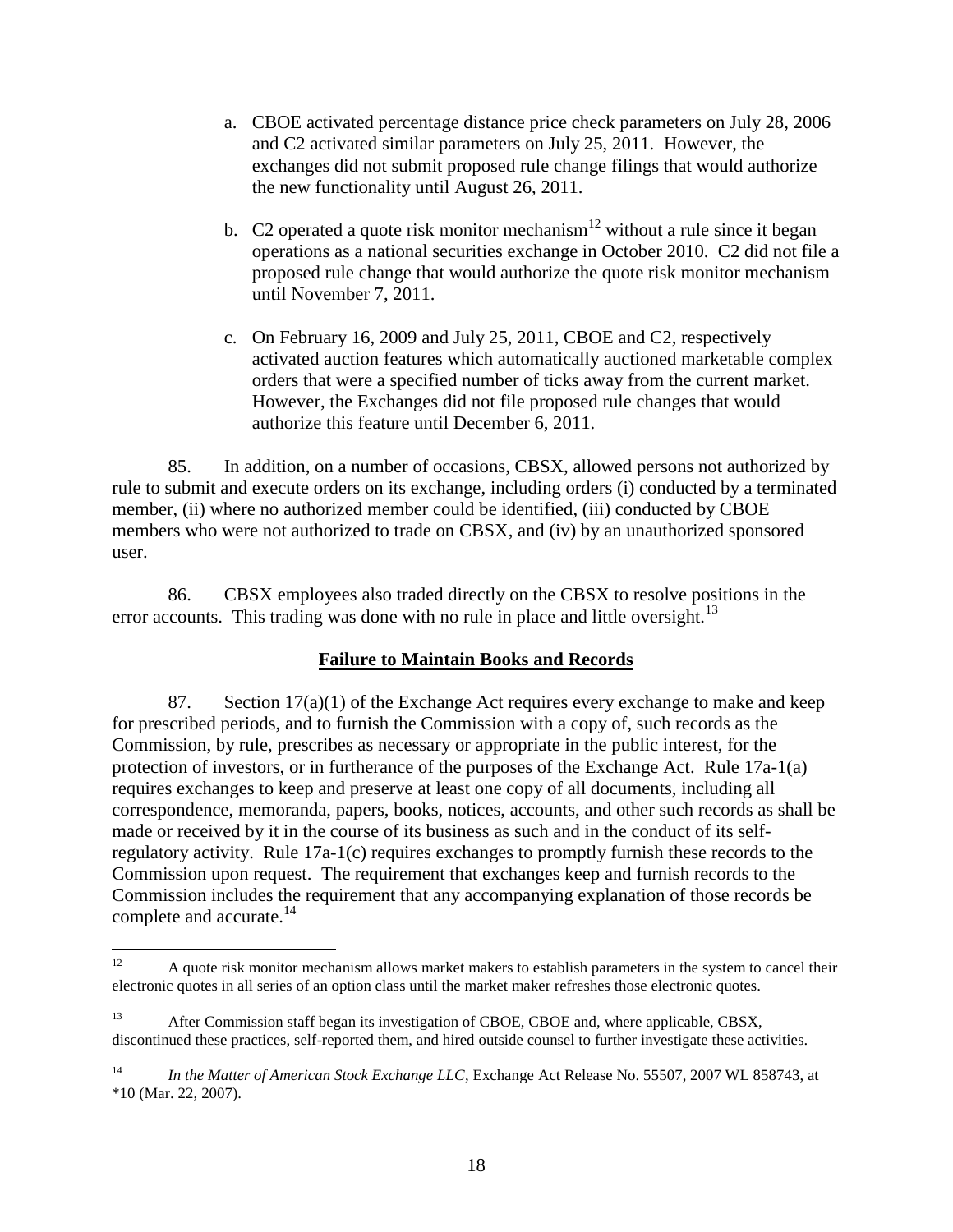88. As discussed above, on several occasions CBOE failed to promptly provide documents and records requested by Commission staff that the Exchange made or received in the course of its business or provided such documents and records that were inaccurate, inconsistent, or unreliable.

# **VIOLATIONS**

# **Section 19(g)(1) of the Exchange Act**

89. Section  $19(g)(1)$  of the Exchange Act requires every exchange to comply with the provisions of the Exchange Act, the rules and regulations, thereunder, and its own rules, and to enforce compliance by its members with such provisions, absent some "reasonable justification or excuse" for failing to do so. An exchange's obligation to enforce compliance under Section  $19(g)(1)$  "necessarily includes an obligation to monitor and maintain surveillance over its members."<sup>15</sup> An exchange violates Section  $19(g)(1)$  when it fails "to be vigilant in surveilling for, evaluating, and effectively addressing issues that could involve violations" of Commission rules and its own rules.<sup>16</sup>

90. CBOE violated Exchange Act Section  $19(g)(1)$  when it failed to enforce Reg. SHO Rule 204/204T by not adequately investigating Reg. SHO violations; by not adequately detecting, investigating and disciplining Reg. SHO violations through its surveillance program; and by interfering with Commission staff's investigation of Reg. SHO. In addition, CBOE failed to enforce its firm quote and priority rules by not adequately detecting, investigating and disciplining rule violations. CBOE also failed to enforce its registration rules when it granted a substantial number of waivers without adequately considering whether the circumstances under which the waivers were granted met the standard in its rule that permitted it to grant waivers only in exceptional circumstances and where good cause was shown, from qualifying examinations for persons associated with proprietary trading firms that were CBOE members. Lastly, CBOE was unable to adequately surveil CBSX because CBOE did not maintain a reliable and accurate audit trail of orders submitted by CBSX members to that exchange.

# **Section 19(b)(1) of the Exchange Act**

91. Section  $19(b)(1)$  of the Exchange Act requires every exchange to file any proposed rule change with the Commission and for the Commission to publish notice of the proposed rule change and to give interested persons an opportunity to submit written data, views, and arguments concerning the proposed rule change. Section 19(b)(1) further provides that "[n]o

 $15$ <sup>15</sup> *In the Matter of Chicago Stock Exchange, Inc.*, Exchange Act Release No. 48566, 2003 WL 22245922, at \*8 (Sept. 30, 2003) (settled matter) (quoting *In the Matter of Boston Stock Exchange, Inc.*, Exchange Act Release No. 17183, 1980 WL 25454, at \*3 (Oct. 1, 1980)). *See also In the Matter of New York Stock Exchange, Inc.*, Exchange Act Release No. 41574, 1999 WL 430863, at \*1 (June 29, 1999) (settled matter); *In the Matter of National Ass'n of Securities Dealers*, Inc., Exchange Act Release No. 37538, 1996 WL 447193, at \*2 (Aug. 8, 1996) (settled matter).

<sup>16</sup> *Chicago Stock Exchange*, 2003 WL 22245922, at \*8 (quoting *National Ass'n of Securities Dealers*, 1996 WL 447193, at \*2).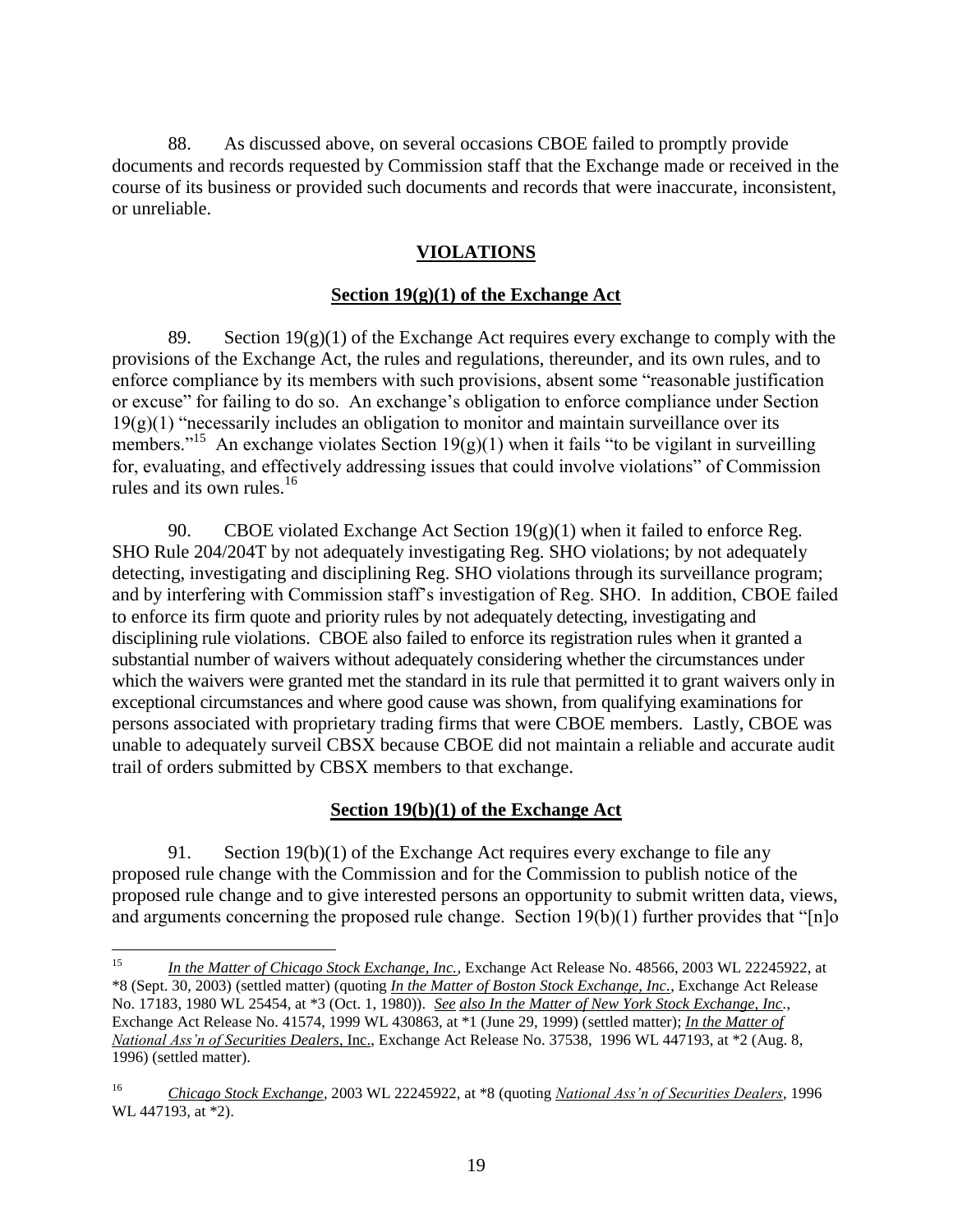proposed rule change shall take effect unless approved by the Commission or otherwise permitted in accordance with the provisions of this subsection."

92. CBOE violated Exchange Act Section 19(b)(1) by not filing proposed rule changes governing the use of error accounts and the several accommodation payments and credits provided to certain member firms. Further, CBOE and C2 violated Exchange Act Section 19(b)(1) when they failed to file proposed rule changes until after, and in some cases years after, they had implemented certain trading functions.

# **Section 17(a) of the Exchange Act and Rule 17a-1, Thereunder**

93. Section  $17(a)(1)$  of the Exchange Act requires every exchange to make and keep for prescribed periods, and to furnish the Commission with a copy of, such records as the Commission prescribes, by rule, as necessary or appropriate in the public interest, for the protection of investors, or in furtherance of the purposes of the Exchange Act. Rule 17a-1 requires exchanges to:

> keep and preserve at least one copy of all documents, including all correspondence, memoranda, papers, books, notices, accounts, and other such records as shall be made or received by it in the course of its business as such and in the conduct of its self-regulatory activity.

Rule 17a-1(c) requires an exchange promptly to furnish the Commission with a copy of any such document that a representative of the Commission requests. "The requirement that an exchange keep and furnish records to the Commission includes the requirement that any accompanying explanation of those records be complete and accurate and that those materials be furnished on a timely basis." *In the Matter of American Stock Exchange LLC*, Exchange Act Release No. 55507, 2007 WL 858743, at \*10 (Mar. 22, 2007). Furthermore, the "preparation, maintenance, and furnishing of complete and accurate records are essential to the proper functioning of an exchange as a self-regulatory organization." *Id.*

94. CBOE violated Section 17(a) of the Exchange Act and Rule 17a-1 thereunder when it: (1) failed to promptly furnish the Commission's Enforcement Division staff with Reg. SHO surveillance records and provided Enforcement Division staff with information that was not accurate concerning its communications with Trading and Markets during its Reg. SHO investigation; (2) failed to promptly furnish Commission staff with complete and accurate records concerning its surveillance logic for its firm quote and priority rule automated surveillance programs for manually handled orders and trades; (3) failed to promptly furnish Commission staff with complete and accurate records relating to examination waivers for persons associated with proprietary trading member firms; and (4) provided an explanation of the records related to examination waivers for persons associated with proprietary trading member firms that was not complete and accurate.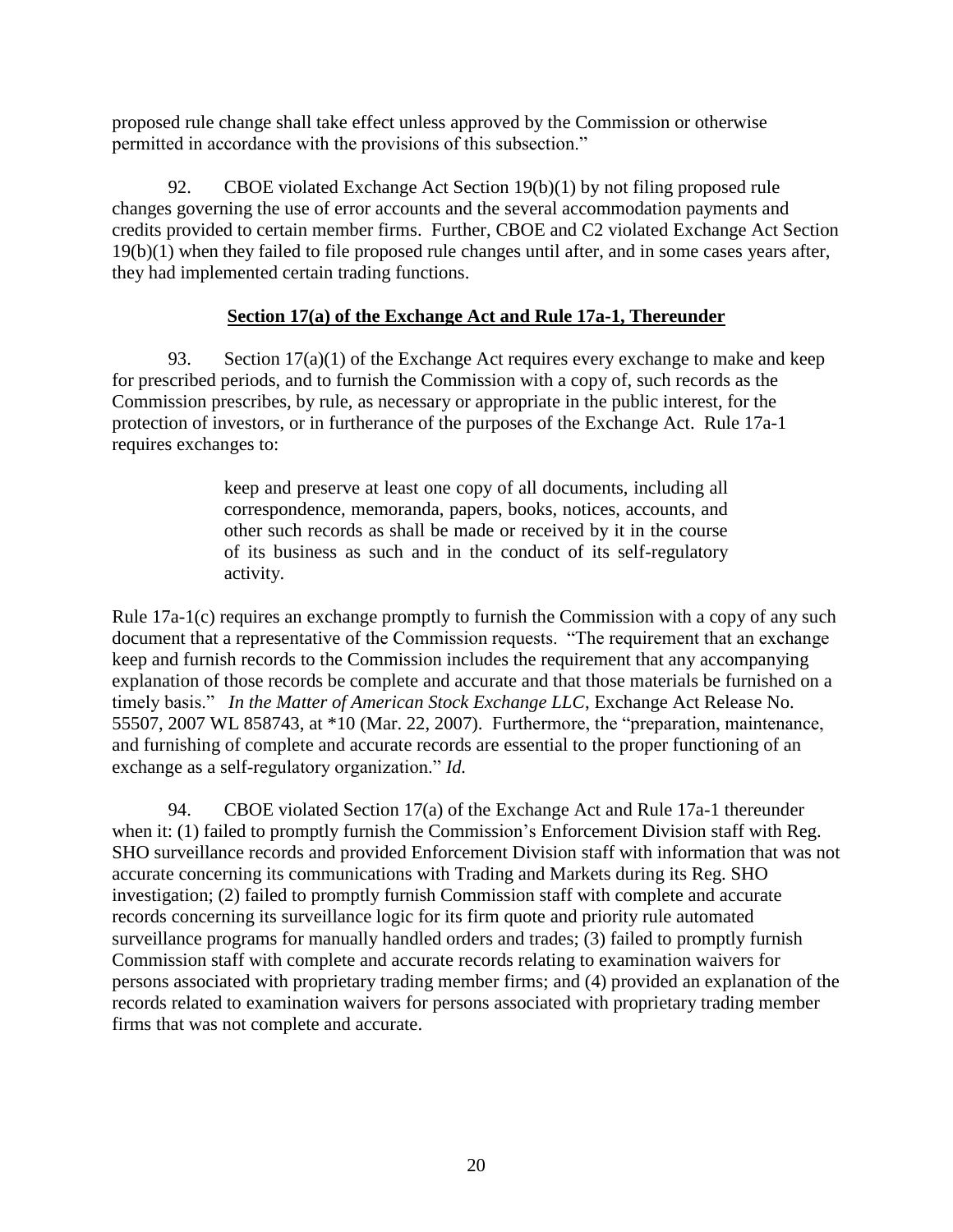#### **REMEDIAL EFFORTS**

95. After Commission staff brought these matters to the attention of the Regulatory Oversight and Compliance Committee ("ROCC") of CBOE's Board of Directors, CBOE and C2 engaged in remedial efforts. In determining to accept the Offer and to establish the penalty amount ordered, the Commission considered CBOE's and C2's cooperation and the remedial efforts promptly undertaken by them, including the following:

- a. Implementing a mandatory annual training program for all staff responsible for surveillance, investigation, examination and discipline. The training program, provided over the course of a year, covers the rules for which the staff member is responsible and obligations regarding recordkeeping and confidentiality of information. CBOE has appointed a Training Coordinator in the Regulatory Services Division and hired supporting staff to facilitate and implement the training program. CBOE has also established a baseline training program for each regulatory staff member which will be monitored and recorded for supervisor review;
- b. Providing mandatory formal training to its entire staff and management concerning regulatory independence, on the rules and obligations applicable to SROs, compliance with the federal securities laws and regulations and CBOE/C2 rules, conflicts of interest, recordkeeping, and confidentiality of information;
- c. Assigning subject matter experts in the following areas: Reg. SHO, Net Capital, Customer Protection, Sections 9, 10, 11 and 11A of the Exchange Act, and Rule 15c3-5;
- d. Updating and formalizing CBOE's written policies regarding regulatory independence and confidentiality of regulatory information;
- e. Implementing a formal written policy prohibiting: (1) the use of any exchange error account pending formal rule authority and filing a rule change concerning CBOE, C2, and CBSX's use of error accounts; (2) payments to any trading permit holder in connection with trading on CBOE, C2, or CBSX that is not made pursuant to an exchange rule; and (3) any action that has the effect of changing the amount or kind of fee paid by trading permit or privilege holders under the applicable fee schedules for CBOE, C2, or CBSX;
- f. Amending CBOE's and C2's rule filing policy to require that CBOE and C2 staff shall consult with their Legal Divisions prior to offering services and products to trading permit holders and other market participants to determine whether a rule change is necessary and to comply with the requirements of the Exchange Act, including that their rules are not designed to permit unfair discrimination among its trading permit holders and other market participants;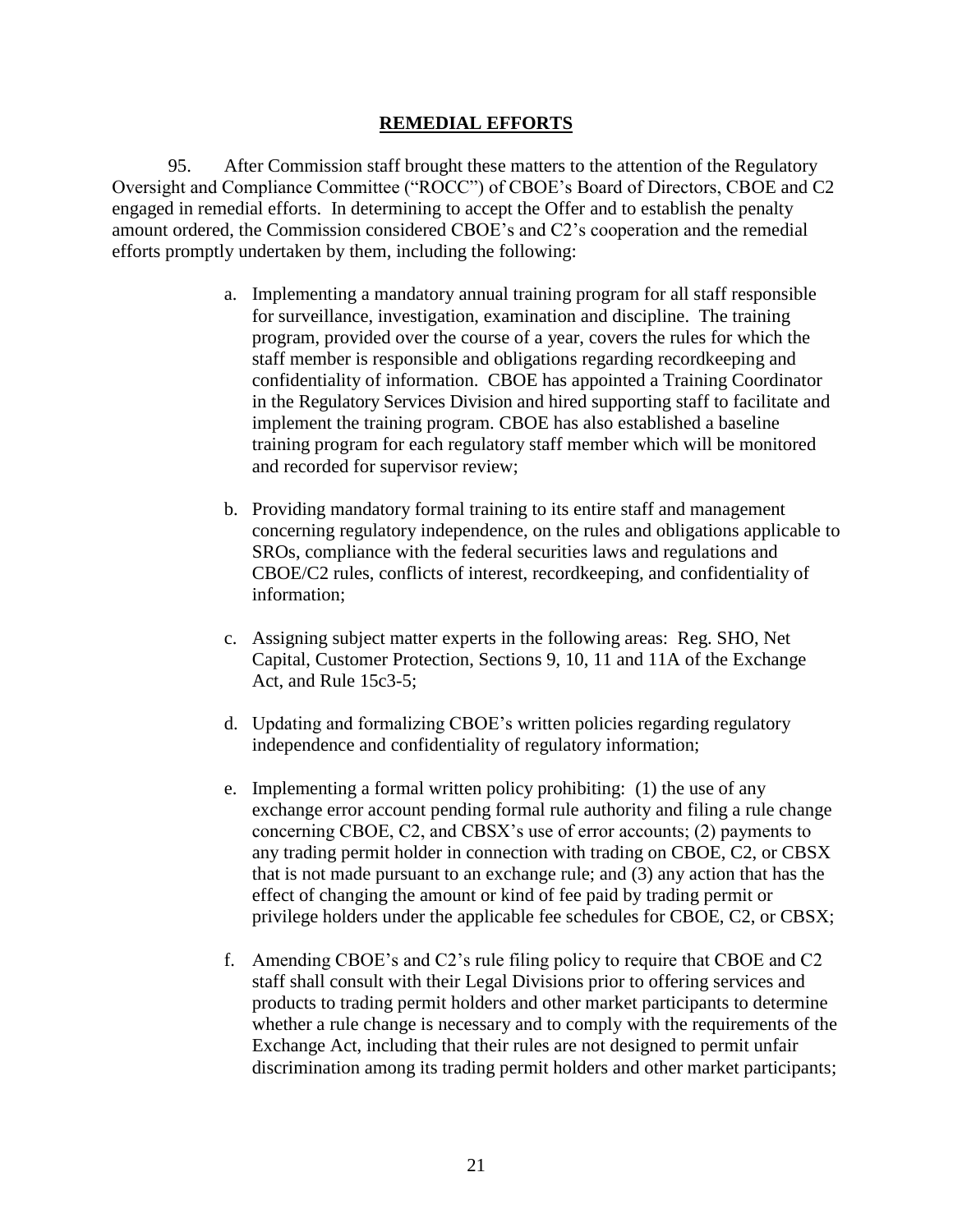- g. Expanding the charter of the ROCC to incorporate compliance with CBOE's obligations as an SRO, and the charter of the Audit Committee to include oversight of the compliance function and an expansion of its enterprise risk management oversight;
- h. Hiring a Chief Compliance Officer ("CCO") whose responsibilities include establishing written policies and procedures reasonably designed to ensure that CBOE fulfills its compliance obligations;
- i. Hiring two Deputy Chief Regulatory Officers and reorganizing the structure of the Regulatory Services Division to enhance the independence of CBOE's regulatory staff and to provide that regulatory staff continue to have sole discretion as to what matters to investigate and prosecute, and is generally insulated from the commercial interests of CBOE/C2 and their members;
- j. Increasing CBOE's regulatory budget by 52.8% over 2011 for 2012 and an additional 46.6% over 2012 for 2013 and increased the headcount of the Regulatory Services Division from 99 approved positions in October 2011 to 169 approved positions by April 2013; and
- k. Engaging a third-party consultant in October 2011 to review CBOE's Reg. SHO surveillances, practices and procedures, and training to determine if any changes were necessary to strengthen CBOE's Reg. SHO enforcement program and procedures.

#### **INITIATIVES**

- 96. CBOE's remedial efforts also include the following initiatives:
	- a. Engaging outside counsel to conduct an independent, "bottom-up" review of the Regulatory Services Division focused on regulatory independence. CBOE is in the process of implementing all of outside counsel's recommendations;
	- b. Requesting a third-party consultant to conduct a "gap" analysis to determine whether there are any CBOE or Commission rules that the Exchange's surveillance and examination programs do not adequately cover. Nineteen areas were identified by the consultant that required improvement. CBOE is in the process of implementing all of the consultant's recommendations.
	- c. Engaging a third-party consultant to conduct a comprehensive review of all of its eighty-five (85) non-Reg. SHO regulatory surveillances. The consultant has completed its review and CBOE is in the process of implementing all of the consultant's recommendations;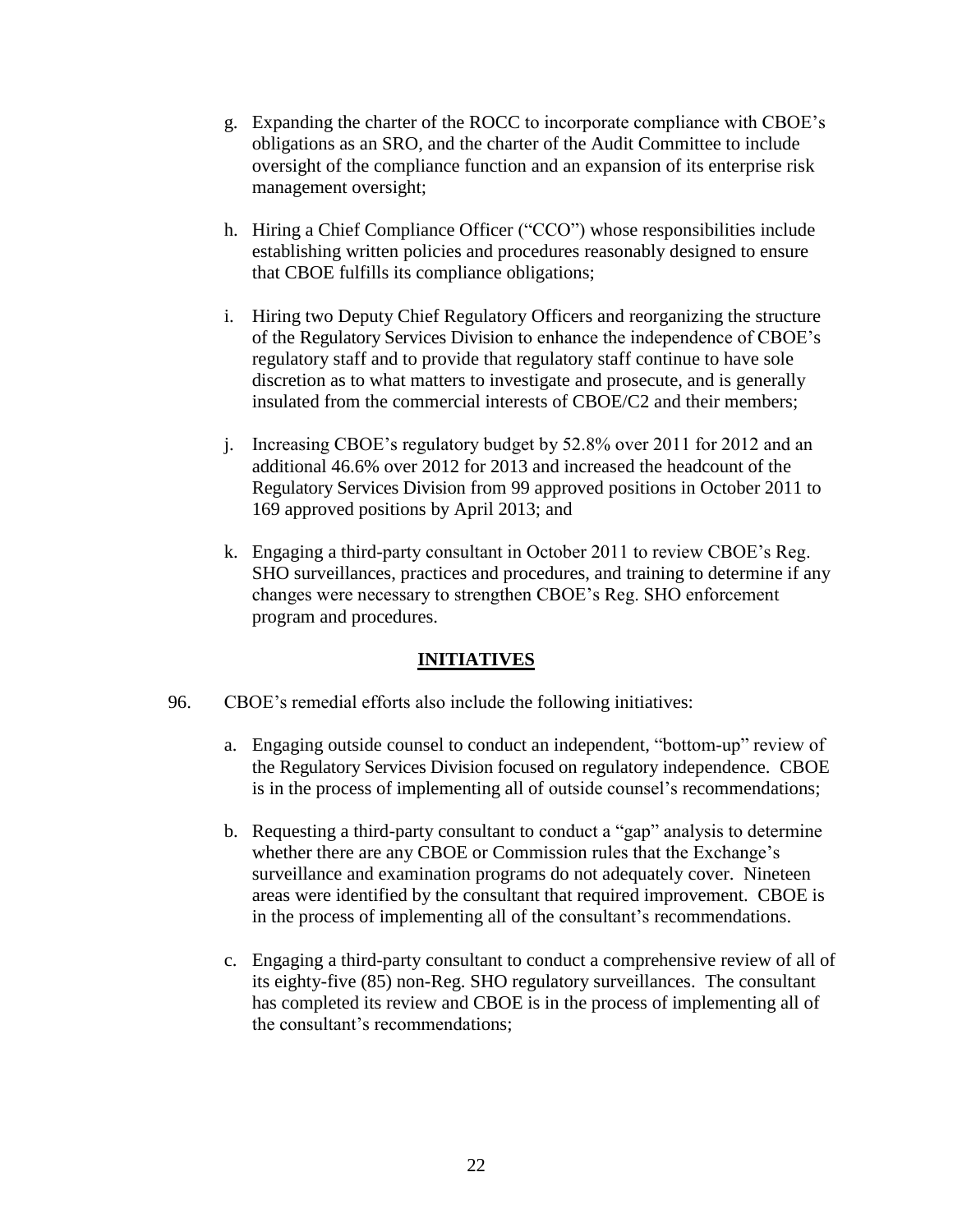- d. Engaging a third-party consultant to assess whether identified CBOE action plans reasonably address the consultant's recommendations and to monitor CBOE's progress in completing those action plans; and
- e. Retaining a third-party consultant to conduct a review of CBOE's enterprise risk management framework and recommend areas of improvement. The consultant has completed its review and CBOE is in the process of implementing enhanced risk management procedures and programs.

97. In determining to accept the Offer, the Commission has considered the remedial efforts and voluntary initiatives undertaken by CBOE and determined that under these circumstances it is not in the public interest to impose limitations upon the activities, functions, or operations of CBOE pursuant to Section 19(h)(1) of the Exchange Act.

# **UNDERTAKINGS**

Respondents have undertaken to do the following: $17$ 

- A. CBOE and C2 shall provide for the autonomy and independence of the regulatory function of CBOE such that the regulatory staff, and any successor thereto, has sole discretion as to what matters to examine, investigate and prosecute, and all decisions regarding resolution of any examination, investigation or prosecution shall be made without regard to the actual or perceived business interests of CBOE, C2, CBSX or any of their trading permit or privilege holders.
- B. CBOE and C2 shall take all necessary steps to ensure that CBOE's/C2's regulatory functions shall be independent from the commercial interests of CBOE/C2 and CBOE's/C2's trading permit holders, including the following:
	- 1. Develop and implement a written regulatory independence policy.
	- 2. Develop and implement a written policy on the confidentiality of regulatory information.
	- 3. Provide annual training on self-regulatory organizations rules and obligations, compliance with the federal securities laws and regulations and CBOE/C2 rules, conflicts of interest, recordkeeping, and confidentiality of information to all CBOE/C2 officers and employees.
	- 4. CBOE shall not permit its Chief Executive Officer to have any direct supervisory responsibility over the CRO, including decisions regarding what matters to examine, investigate and prosecute or other regulatory policy matters. Subject to this limitation and provided that the principle and mandate

<sup>17</sup> As part of its remediation efforts, CBOE has begun or completed Undertakings A, B, C, D, E, F, G, L, N, P, Q, R, T, and U.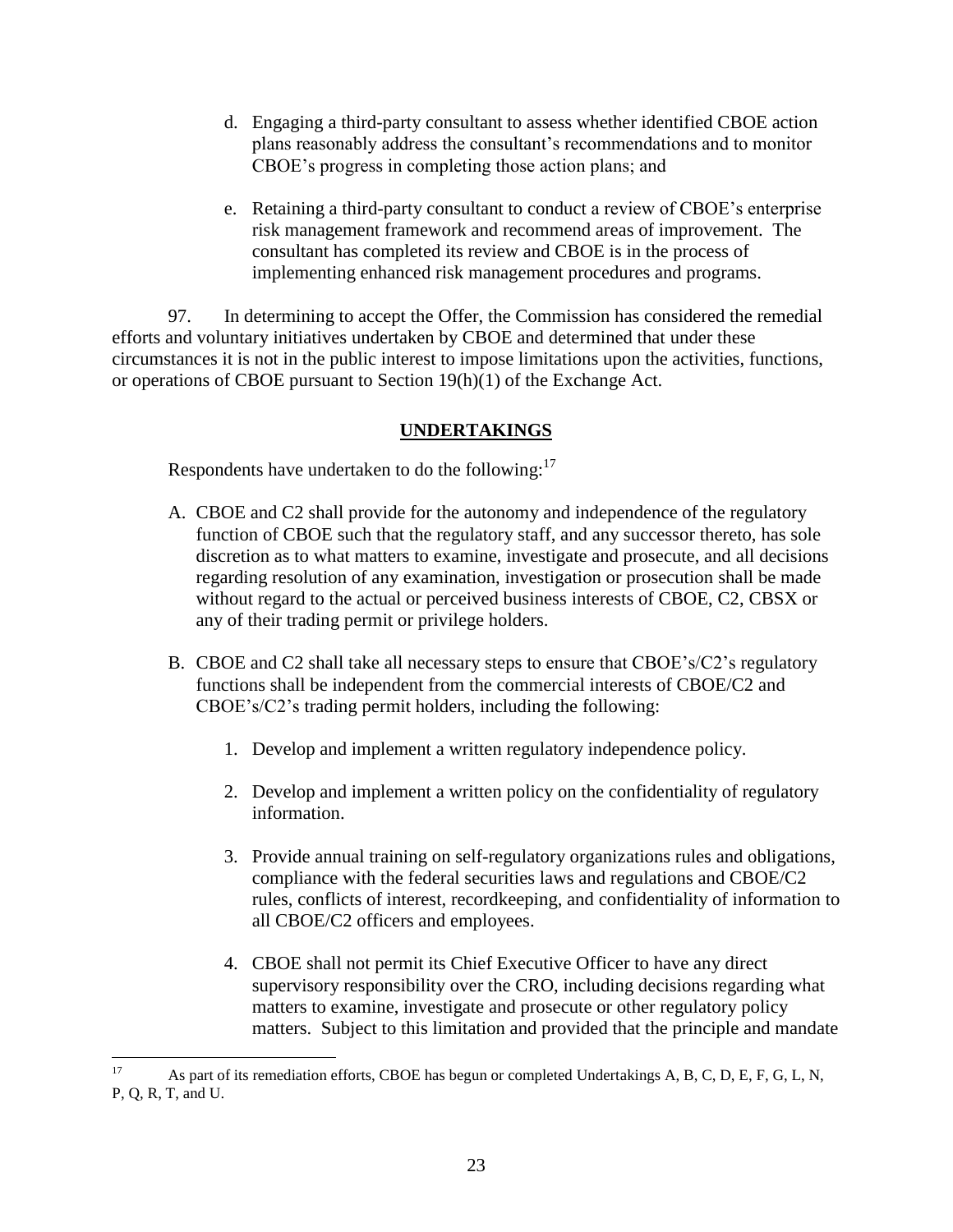of Undertakings A and B are observed, the CEO may perform all duties and functions customary to that position, including those steps necessary to prepare the certifications called for under this Order.

- 5. To the extent that the CEO has any indirect supervisory responsibility for the role or function of the CRO, including but not limited to, implementation of the budget for the regulatory function or regulatory personnel matters, the ROCC shall take all steps reasonably necessary to ensure that the CEO does not compromise the regulatory autonomy and independence of the CRO or the regulatory function.
- C. CBOE shall conduct a "bottom-up" review to assess the impact that CBOE's commercial interests and the interests of its trading permit holders have on CBOE's regulatory functions no later than 90 days after the issuance of this Order and create a written summary of findings and recommendations.
	- 1. CBOE, under the oversight of the ROCC, shall develop and implement a written plan of corrective actions to address any findings and recommendations, including a date by which each corrective action shall be implemented.
	- 2. CBOE will provide the written summary of findings and recommendations and its plan of action to the Directors of OCIE and Trading and Markets no later than 180 days from the issuance of this Order.
- D. CBOE and C2 shall implement a mandatory annual training program for all staff responsible for surveillance, investigation, examination, and discipline. The training shall include information on the rules for which the staff member is responsible, recordkeeping, and confidentiality of information.
- E. CBOE shall, no later than 180 days from the issuance of this Order, conduct a gap analysis to determine (i) if there are any CBOE rules or federal laws or regulations for which CBOE does not have an adequate regulatory program, including, if applicable, a reasonable surveillance system; (ii) if CBOE's existing regulatory program is reasonably capable of detecting violations; (iii) if CBOE's written regulatory policies and procedures are effective; and (iv) if CBOE is following its written policies and procedures.
	- 1. CBOE shall create a written summary of findings and recommendations.
	- 2. CBOE, under the oversight of the ROCC, shall develop and implement a plan of corrective action to address any findings and recommendations, including a date by which each corrective action shall be implemented.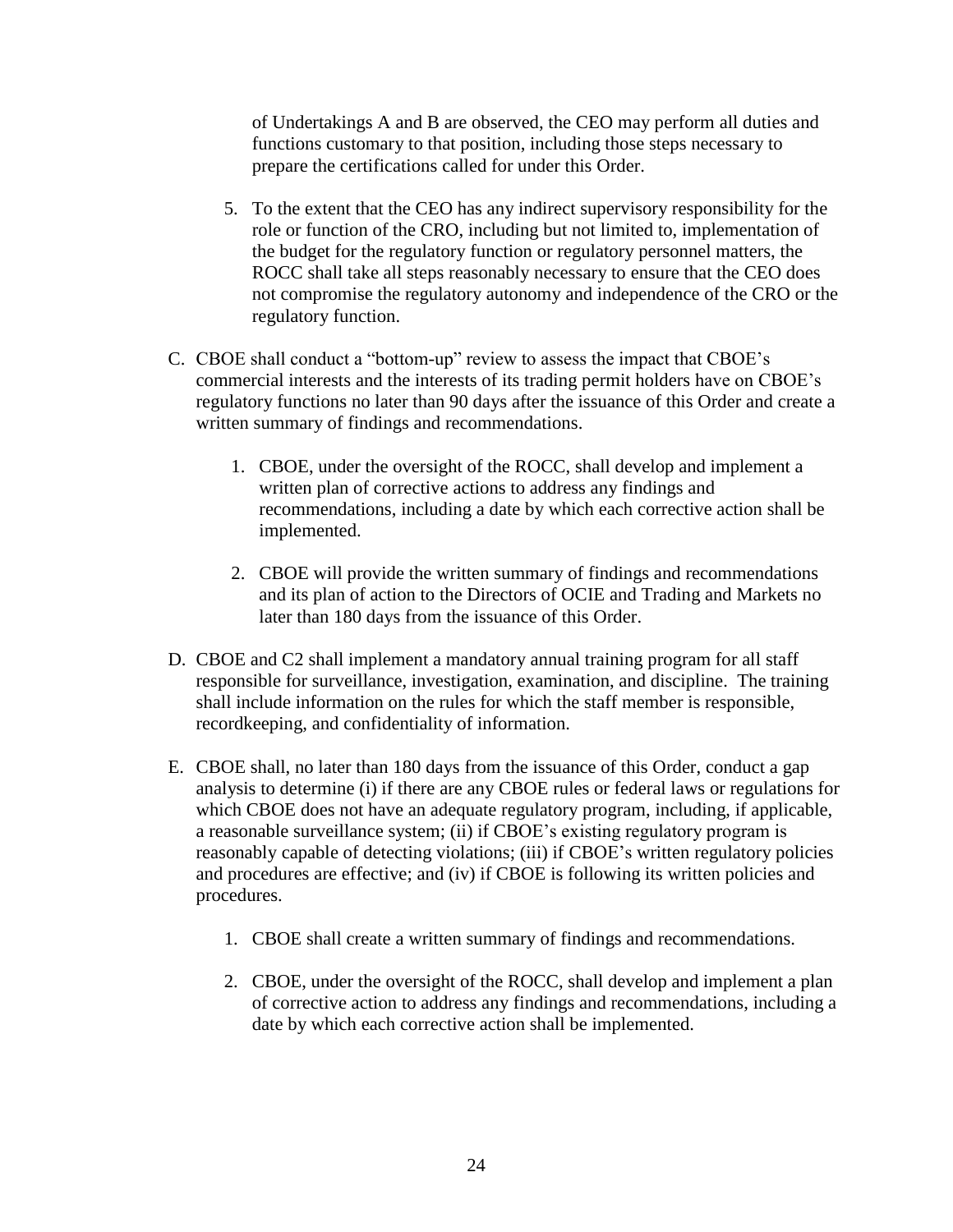- 3. CBOE will provide the written summary of findings and recommendations and its plan of action to the Directors of OCIE and Trading and Markets no later than 210 days from the issuance of this Order.
- F. CBOE shall, no later than 90 days from the issuance of this Order, review CBOE's Reg. SHO surveillances, practices and procedures, and training to determine if any changes are necessary to strengthen the ability of CBOE to enforce Reg. SHO compliance and create a written summary of findings and recommendations.
	- 1. CBOE, under the oversight of the ROCC, shall develop and implement a plan of corrective action to address any findings and recommendations, including a date by which each corrective action shall be implemented.
	- 2. CBOE will provide the written summary of findings and recommendations and its plan of action to the Directors of OCIE and Trading and Markets no later than 120 days from the issuance of this Order.
- G. CBOE shall, no later than 120 days from the issuance of this Order, review CBOE's regulatory program, practices and procedures, and training related to firm quote and priority surveillances to determine if any changes are necessary to strengthen the ability of CBOE to enforce these rules and create a written summary of findings and recommendations.
	- 1. CBOE, under the oversight of the ROCC, shall develop and implement a plan of corrective action to address any findings and recommendations, including a date by which each corrective action shall be implemented.
	- 2. CBOE will provide the written summary of findings and recommendations and its plan of action to the Directors of OCIE and Trading and Markets no later than 150 days from the issuance of this Order.
- H. No later than 60 days after the end of the calendar year for each of the next five years, CBOE shall provide the Director of OCIE with a list of all surveillances with the number of formal investigations opened and the number of disciplinary actions that resulted from these surveillances.
- I. CBOE and C2 shall, no later than 360 days from the issuance of this Order, conduct an analysis of their business operations, based on reasonable inquiry, to determine if CBOE or C2 needs to file any additional rules with the Commission or modify any existing rules and create a written summary of findings and recommendations.
	- 1. If CBOE or C2 identifies any rule that needs to be filed with the Commission or identifies the need to modify an existing rule, CBOE or C2 shall immediately notify the Directors of Trading and Markets and OCIE and provide a plan for ensuring that CBOE or C2 is in prompt compliance with its obligations under the federal securities laws and regulations.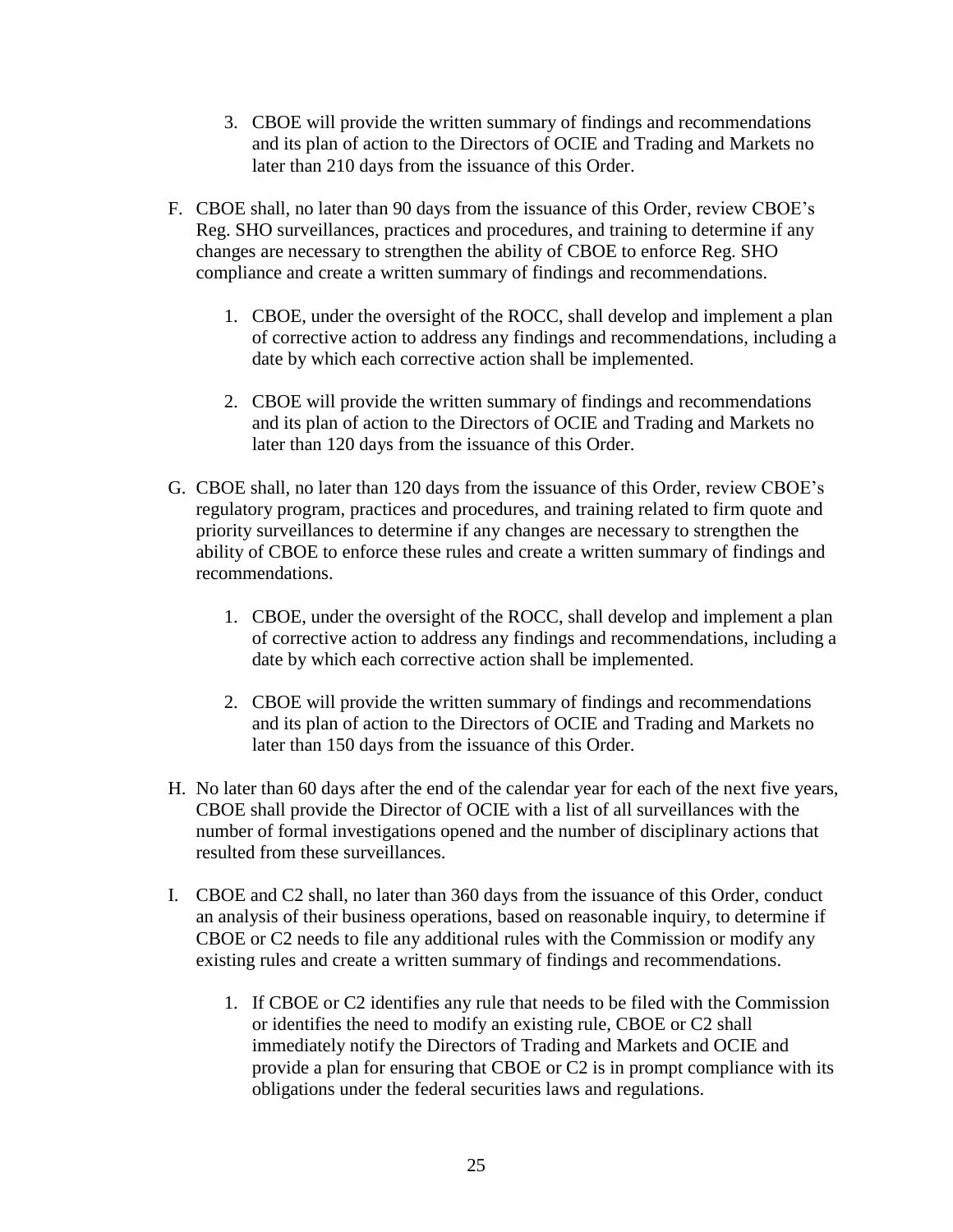- 2. Every 120 days from the issuance of this Order until completion of the analysis, CBOE and C2, under the oversight of the Audit Committee, shall provide the Directors of Trading and Markets and OCIE with a status report showing the actions taken to date to comply with this Undertaking and the actions to be taken during the next 120 day period.
- 3. Upon completion of the analysis, CBOE and C2, under the oversight of the Audit Committee, shall develop and implement a plan of corrective action to address any findings and recommendations, including a date by which each corrective action shall be implemented.
- 4. CBOE and C2 will provide the written summary of findings and recommendations and their plan of action to the Directors of OCIE and Trading and Markets no later than 390 days from the issuance of this Order.
- J. CBOE shall, no later than 150 days from the issuance of this Order, formulate and implement procedures and training designed to ensure that, where CBOE's activities require rule authority, rules are put in place prior to such activity commencing.
- K. If, within 120 days of receipt of any of the written summaries of findings and recommendations and plans of action to be completed pursuant to Undertakings C, E, F, G, and I above, the Directors of Trading and Markets and OCIE determine, based on good cause shown, and notify CBOE or C2 in writing, that the analyses or reviews to be performed pursuant to those Undertakings are inadequate, CBOE or C2 shall retain at its expense an independent consultant, not unacceptable to Commission staff, or request that the previously retained consultant expand the scope of its review (collectively, the "Consultants") to conduct the required analysis or review. The analysis or review by the independent Consultant(s) will be completed no later than 180 days after CBOE or C2 has been notified by the Directors of Trading and Markets and OCIE that the initial analysis or review was inadequate.
	- 1. CBOE or C2, as appropriate, shall provide the Directors of Trading and Markets and OCIE with a written report of the independent consultant's findings no later than 210 days after CBOE or C2 was notified by the Directors of Trading and Markets and OCIE that the initial analysis or review was inadequate.
	- 2. CBOE or C2, as appropriate, shall develop and implement a plan of corrective action to address any findings, including a date by which each corrective action shall be implemented and provide the plan to the Directors of Trading and Markets and OCIE no later than 240 days from the date that CBOE or C2 was notified by the Directors of Trading and Markets and OCIE that the initial analysis or review was inadequate.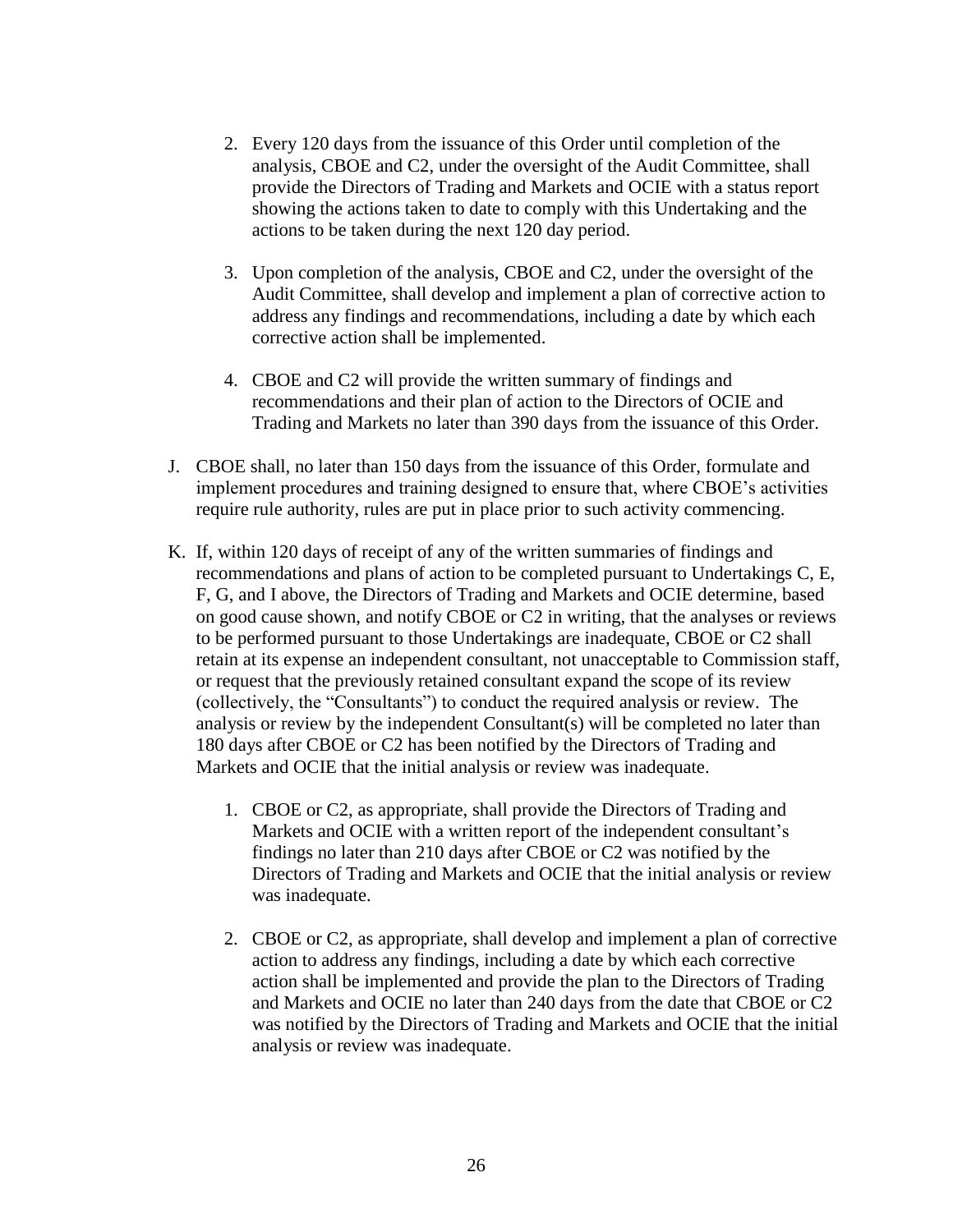- 3. CBOE or C2, as appropriate, shall require any independent Consultant retained to satisfy this Undertaking to enter into a written agreement that provides that for the period of engagement and for a period of two (2) years from completion of the engagement, the independent Consultant shall not enter into any employment, consultant, attorney-client, auditing or other professional relationship with CBOE, C2, or any of its present or former affiliates, directors, officers, employees, or agents acting in their capacity. The written agreement will also provide that the independent Consultant will require that any firm with which he/she is affiliated or of which he/she is a member, and any person engaged to assist the independent Consultant in performance of his/her duties under the attached Order shall not, without prior written consent of the Commission staff, enter into any employment, consultant, attorney-client, auditing or other professional relationship with CBOE, C2, or any of its present or former affiliates, directors, officers, employees, or agents acting in their capacity as such for the period of the engagement and for a period of two years after the engagement.
- L. CBOE shall implement a mandatory annual training program for all officers and employees involved in business development, accounting, and proposed rule change filings covering customer accommodations and the rules related to monies paid by or to trading permit holders.
- M. CBOE, under the oversight of the ROCC, shall take all reasonably necessary steps to ensure that going forward (a) all Trading Permit Holders, and their associated persons, comply with CBOE Rule 3.6A and all applicable Exchange rules regarding registration, qualification, and continuing education; and (b) examination waivers granted are, in accordance with CBOE Rule 3.6A, given only in exceptional circumstances where good cause is shown.
	- 1. CBOE shall provide to the Director of Trading and Markets, on a quarterly basis, for a period of two years, a detailed report containing an explanation and justification for each waiver that was granted or denied during that quarter pursuant to CBOE Rule 3.6A. As part of the quarterly report, CBOE shall certify in writing that such waivers comply with CBOE Rule 3.6A.
	- 2. No later than 180 days from the issuance of this Order, CBOE shall adopt policies, procedures, and internal controls reasonably designed to ensure compliance with CBOE Rule 3.6A.
- N. CBOE shall, no later than 45 days from the issuance of this Order, implement written policies and procedures designed to prevent unauthorized access to CBSX.
- O. No later than 120 days after the issuance of this Order, CBOE shall enhance its regulation of CBSX-only trading permit holders by developing and implementing a regulatory plan to enforce all applicable federal securities laws and regulations and CBSX rules, including but not limited to the anti-fraud rules, regardless of trading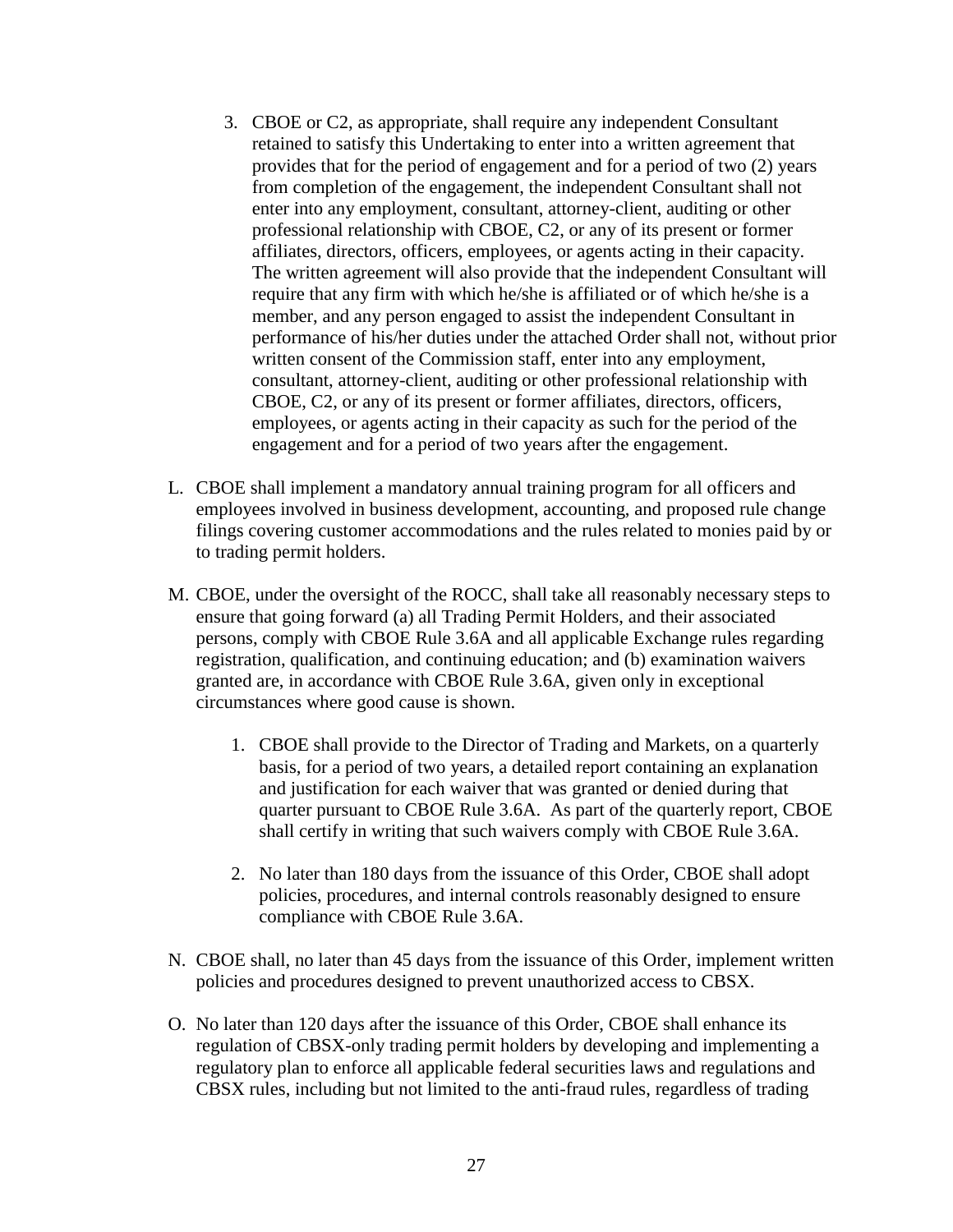venue. CBOE shall provide a written report of the action it has taken to the Directors of OCIE and Trading and Markets no later than 150 days from the issuance of this Order.

- P. CBOE shall implement an audit trail sufficient to enable CBOE to reconstruct CBSX's market promptly, to effectively surveil CBSX, and to facilitate the effective enforcement of the federal securities laws and regulations and CBSX rules.
- Q. CBOE shall conduct an enterprise risk management review to enhance internal risk management and compliance processes.
- R. CBOE shall employ a CCO whose responsibilities include implementing written policies and procedures reasonably designed to ensure that CBOE fulfills its compliance obligations.
- S. CBOE and C2 shall expend sufficient funds to discharge the Undertakings referenced herein, including, but not limited to, the hiring of sufficient qualified personnel and providing adequate funds for the retention of outside counsel and/or professionals.
- T. CBOE shall provide for the independence of the internal audit department to ensure that it is capable of assessing the effectiveness of controls to review and detect risks within CBOE.
- U. CBOE shall require its internal audit department to develop a 3-year risk-based audit plan for the Regulatory Division. CBOE shall ensure the internal audit department has sufficient resources to implement the 3-year audit plan.
- V. CBOE shall require its CEO to certify, in writing, that CBOE has complied with Undertakings A, B, C, I, J, L, M, N, Q, R, S, T, and U set forth above. The certification shall identify the Undertakings, provide written evidence of compliance in the form of a narrative, and be supported by exhibits sufficient to demonstrate compliance. Commission staff may make reasonable requests for further evidence of compliance, and Respondents agree to provide such evidence. The certification and supporting material as to each Undertaking other than Undertaking I shall be submitted to Deborah A. Tarasevich, Assistant Director, with a copy to the Office of Chief Counsel, of the Commission's Enforcement Division, no later than sixty (60) days from the date of the completion of each of the Undertakings, and in any event no later than 240 days from the issuance of this Order. A separate certification with respect to Undertaking I shall be submitted in accordance with the preceding requirement no later than 60 days from the date of the completion of that Undertaking, and in any event no later than 420 days from the issuance of this Order.
- W. CBOE shall require its CRO to certify, in writing, that CBOE has complied with Undertakings A, B, C, D, E, F, G, H, O, P, and S set forth above. The certification shall identify the Undertakings, provide written evidence of compliance in the form of a narrative, and be supported by exhibits sufficient to demonstrate compliance.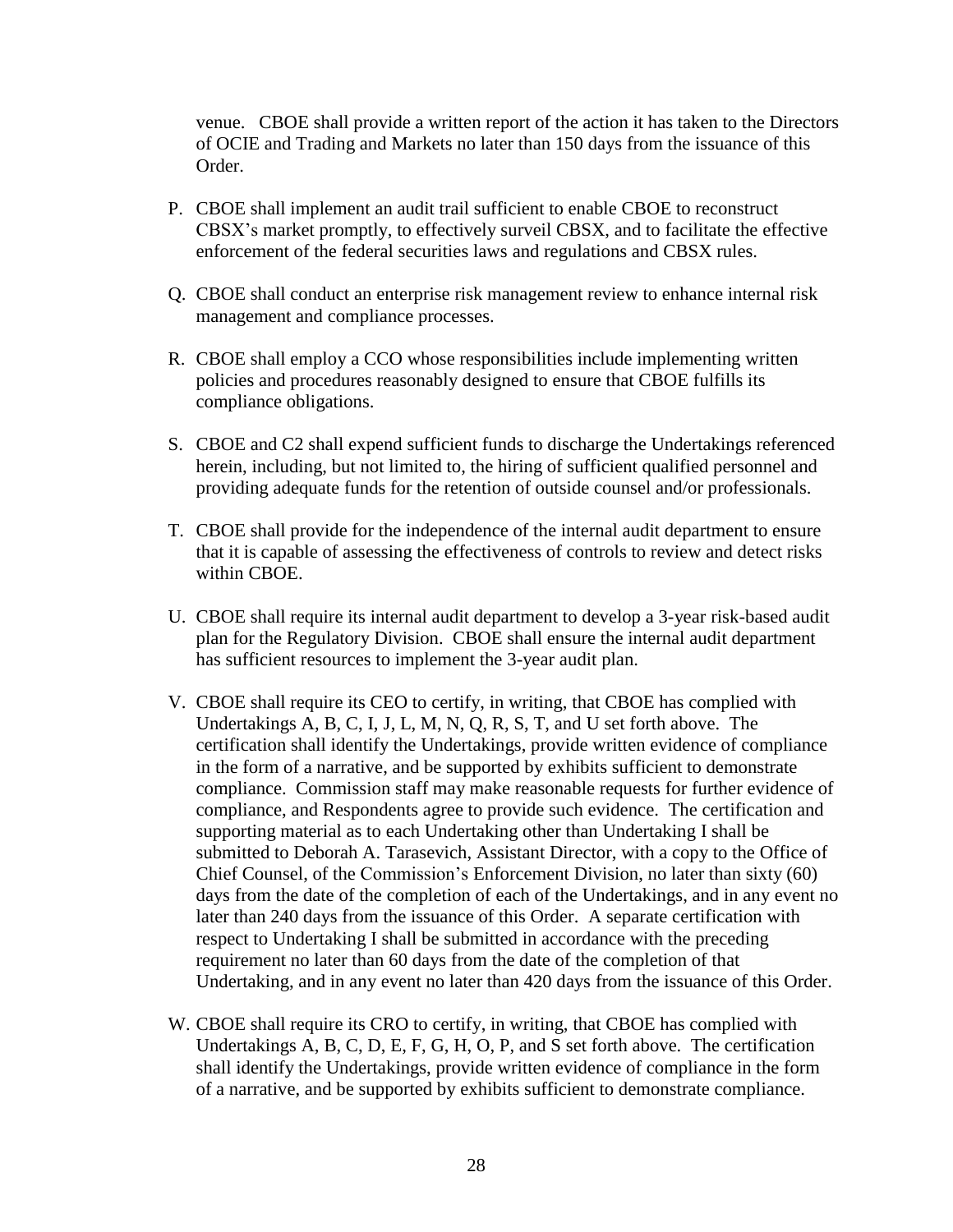Commission staff may make reasonable requests for further evidence of compliance, and Respondents agree to provide such evidence. The certification and supporting material shall be submitted to Deborah A. Tarasevich, Assistant Director, with a copy to the Office of Chief Counsel, of the Commission's Enforcement Division, no later than sixty (60) days from the date of the completion of each of the Undertakings, and in any event no later than 240 days from the issuance of this Order.

- X. Beginning one (1) year after the date of the last certification described in Undertaking V above (other than the certification with respect to Undertaking I), and each year thereafter for four (4) years (for a total of five (5) annual certifications), CBOE shall require its CEO to certify to the Director of OCIE and to the Director of Trading and Markets that:
	- 1. CBOE's policies, procedures, and internal controls are reasonably designed to ensure the independence of CBOE's regulatory functions from the commercial interests of CBOE and its trading permit holders and that CBOE is in compliance with those written policies and procedures;
	- 2. CBOE's policies, procedures, and internal controls are reasonably designed to ensure CBOE is filing all new rules and modification to rules in compliance with the Exchange Act; and that CBOE is in compliance with those written policies and procedures;
	- 3. CBOE's policies, procedures, and internal controls are reasonably designed to ensure that payments and/or credits are made to trading permit holders only when allowable under a rule and in a nondiscriminatory manner; and that CBOE is in compliance with those written policies and procedures;
	- 4. CBOE's trading permit holder registration process policies, procedures, and internal controls are reasonably designed to ensure that (i) trading permit holders and their associated persons who are engaged in the securities business register with the Exchange; (ii) waivers are granted only pursuant to and in accordance with CBOE Rule 3.6A; and (iii) CBOE is in compliance with those written policies and procedures; and
	- 5. CBOE's internal controls are reasonably designed to detect and control risks within CBOE, including but not limited to, risks associated with the independence of the Regulatory function, and the filing of all appropriate rules.
- Y. Beginning one (1) year after the date of the certification described in Undertaking W above, and each year thereafter for four (4) years (for a total of five (5) annual certifications), CBOE shall require its CRO to certify to the Director of OCIE and to the Director of Trading and Markets that: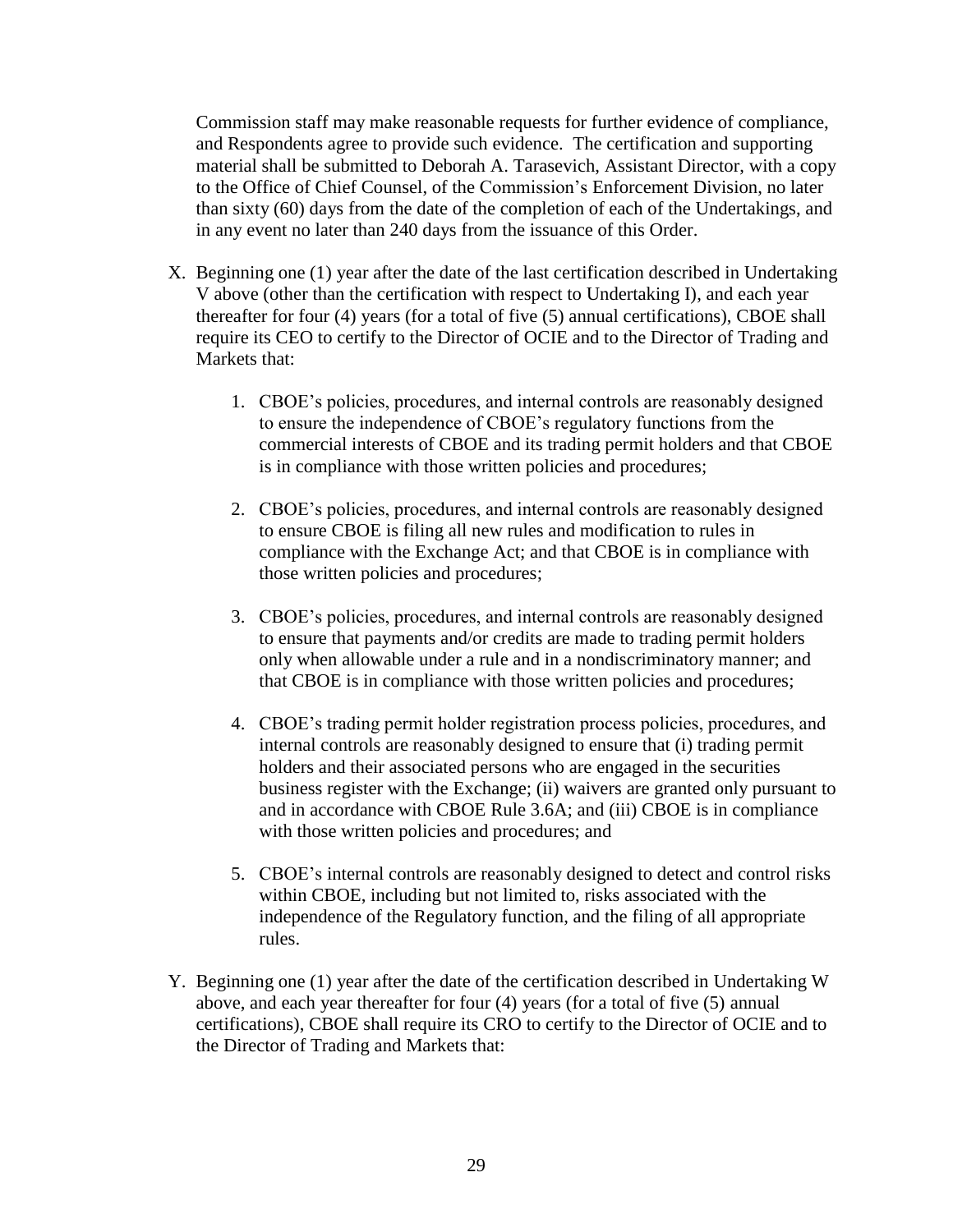- 1. CBOE's policies, procedures, and internal controls are reasonably designed to ensure the independence of CBOE's regulatory functions from the commercial interests of CBOE and its trading permit holders and that CBOE is in compliance with those written policies and procedures; and
- 2. CBOE's surveillance, examination, investigation and disciplinary programs policies and procedures, including but not limited to surveillance parameters and examination and surveillance procedures, are reasonably designed to ensure compliance with and to detect and deter violations of all federal securities laws and Exchange rules; and that CBOE is in compliance with those written policies and procedures.
- Z. C2 shall require its CEO to certify, in writing, that C2 has complied with Undertakings A, B, I, and S set forth above. The certification shall identify the Undertakings, provide written evidence of compliance in the form of a narrative, and be supported by exhibits sufficient to demonstrate compliance. Commission staff may make reasonable requests for further evidence of compliance, and Respondents agree to provide such evidence. The certification and supporting material as to each Undertaking other than Undertaking I shall be submitted to Deborah A. Tarasevich, Assistant Director, with a copy to the Office of Chief Counsel, of the Commission's Enforcement Division, no later than sixty (60) days from the date of the completion of each of the Undertakings, and in any event no later than 240 days from the issuance of this Order. A separate certification with respect to Undertaking I shall be submitted in accordance with the preceding requirement no later than 60 days from the date of the completion of that Undertaking, and in any event no later than 420 days from the issuance of this Order.
- AA. C2 shall require its CRO to certify, in writing, that C2 has complied with Undertakings A, B, D and S set forth above. The certification shall identify the Undertakings, provide written evidence of compliance in the form of a narrative, and be supported by exhibits sufficient to demonstrate compliance. Commission staff may make reasonable requests for further evidence of compliance, and Respondents agree to provide such evidence. The certification and supporting material shall be submitted to Deborah A. Tarasevich, Assistant Director, with a copy to the Office of Chief Counsel, of the Commission's Enforcement Division, no later than sixty (60) days from the date of the completion of each of the Undertakings, and in any event no later than 240 days from the issuance of this Order.
- BB. Beginning one (1) year after the date of the last certification described in Undertaking Z above (other than the certification with respect to Undertaking I), and each year thereafter for four (4) years (for a total of five (5) annual certifications), C2 shall require its CEO to certify to the Director of OCIE and to the Director of Trading and Markets that:
	- 1. C2's policies, procedures, and internal controls are reasonably designed to ensure the independence of C2's regulatory functions from the commercial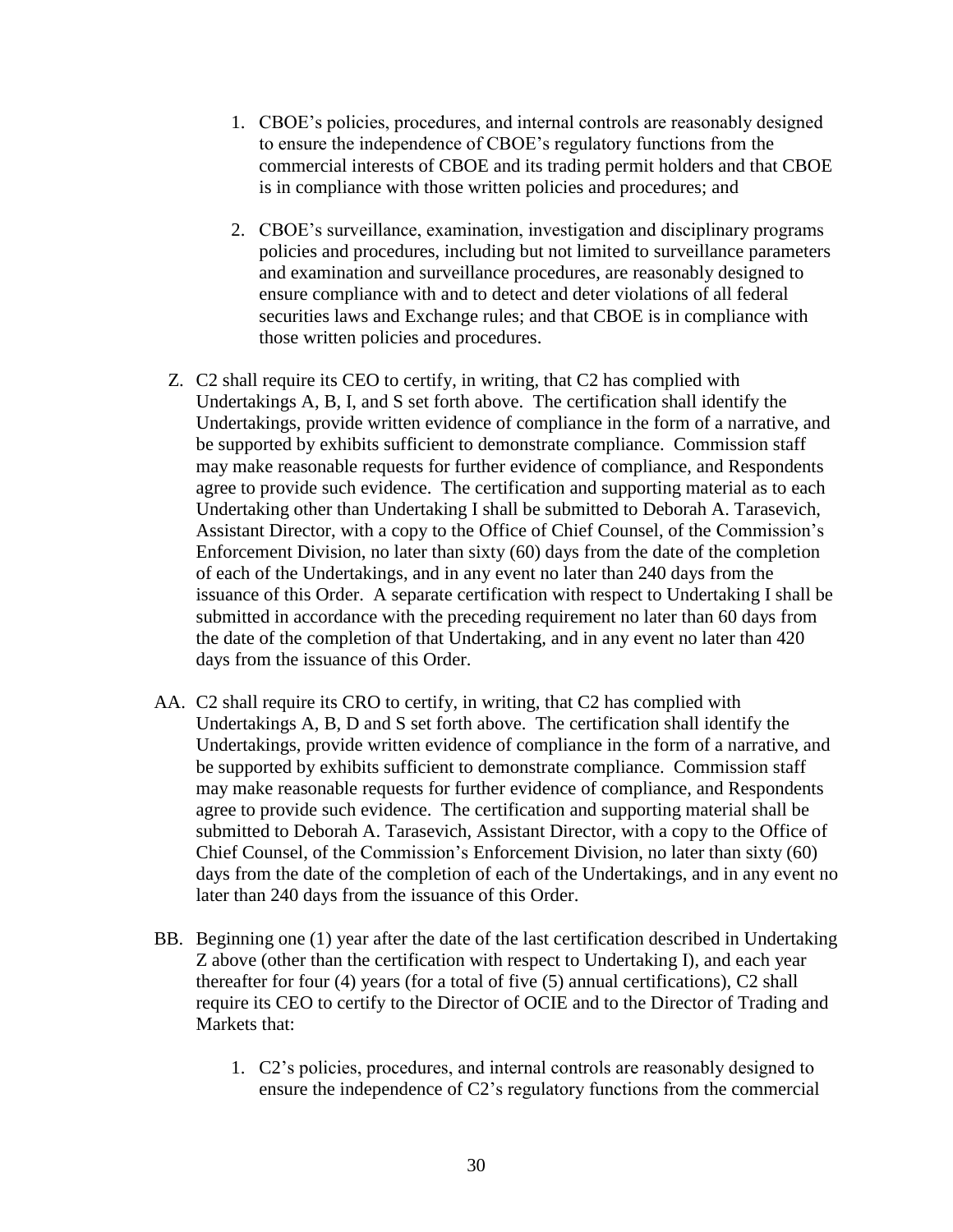interests of C2 and its trading permit holders and that C2 is in compliance with those written policies and procedures; and

- 2. C2's policies, procedures, and internal controls are reasonably designed to ensure C2 is filing all new rules and modification to rules in compliance with the Exchange Act; and that C2 is in compliance with those written policies and procedures.
- CC. Beginning one (1) year after the date of the certification described in Undertaking AA above, and each year thereafter for four (4) years (for a total of five (5) annual certifications), C2 shall require its CRO to certify to the Director of OCIE and to the Director of Trading and Markets that C2's policies, procedures, and internal controls are reasonably designed to ensure the independence of C2's regulatory functions from the commercial interests of C2 and its trading permit holders and that C2 is in compliance with those written policies and procedures.
- DD. The Directors of Trading and Markets and OCIE, or their designees, may, based on good cause shown by CBOE or C2, jointly grant in writing: (1) extensions of time for compliance with any of the foregoing undertakings; and (2) modifications to any of the foregoing undertakings in connection with a filing made by CBOE or C2 under the Exchange Act and the rules thereunder that is approved by the Commission, including by delegated authority. Nothing herein would preclude CBOE or C2 from applying to the Commission for other modifications to the foregoing undertakings.

#### **IV.**

In view of the foregoing, the Commission deems it appropriate and in the public interest to impose the sanctions agreed to in Respondents' Offers.

Accordingly, pursuant to Sections 19(h)(1) and 21C of the Exchange Act, it is hereby ORDERED that:

A. Pursuant to Section 21C of the Exchange Act, Respondent CBOE cease and desist from committing or causing any violations and any future violations of Sections 17(a)(1),  $19(b)(1)$ , and  $19(g)(1)$  of the Exchange Act and Rule 17a-1, thereunder.

B. Pursuant to Section 21C of the Exchange Act, Respondent C2 cease and desist from committing or causing any violations and any future violations of Section 19(b)(1) of the Exchange Act.

C. Pursuant to Section 19(h)(1) of the Exchange Act, Respondents CBOE and C2 are censured.

D. Pursuant to Section 21B(a)(2) of the Exchange Act, Respondent CBOE shall, within ten (10) days of the entry of this Order, pay a civil money penalty in the amount of \$6,000,000 (\$6 million) to the United States Treasury*.* If timely payment is not made, additional